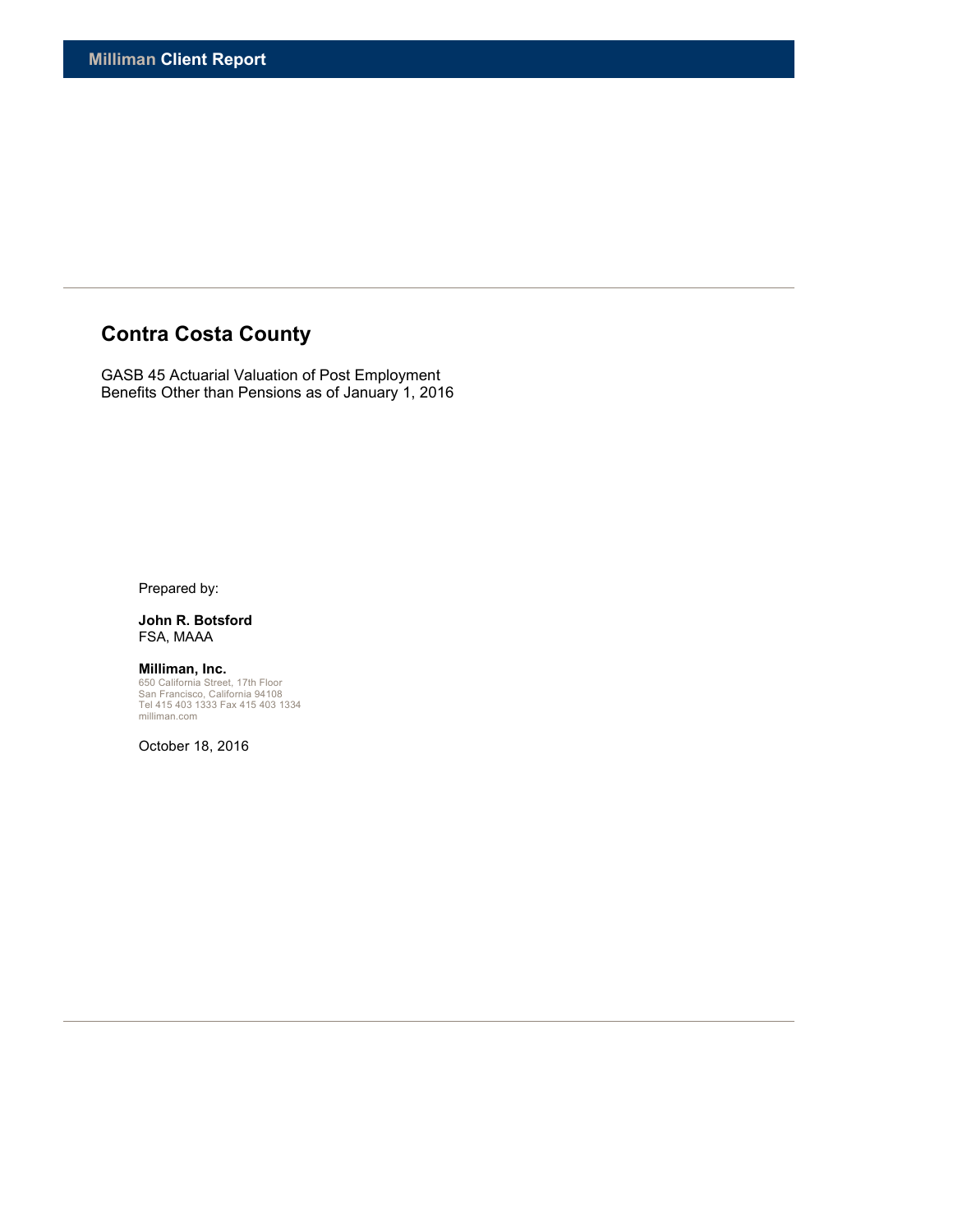

650 California Street, 17th Floor San Francisco, CA 94108-2702 USA

Tel +1 415 403 1333 Fax +1 415 403 1334

milliman.com

October 18, 2016

Contra Costa County 651 Pine Street Martinez, CA 94553

# *Contra Costa County – GASB 45 Actuarial Valuation of Post Employment Benefits as of January 1, 2016*

At the request of the Contra Costa County, we have completed an actuarial valuation of other post employment benefits as of January 1, 2016.

The purpose of this report is to determine the Annual Required Contribution and required financial disclosures under the Governmental Accounting Standards Board Statement No. 45 – *Accounting and Financial Reporting by Employers for Postemployment Benefits Other Than Pensions* (GASB 45). Our determinations reflect the procedures and methods prescribed in GASB 45.

In preparing our report, we relied, without audit, on information supplied by Contra Costa County's staff. This information includes but not limited to employee census data, financial information and the County's other post employment benefit (OPEB) provisions. While Milliman has not audited the financial and census data, they have been reviewed for reasonableness and are, in our opinion, sufficient and reliable for the purposes of our calculations. If any of this information as summarized in this report is inaccurate or incomplete, the results shown could be materially affected and this report may need to be revised.

All costs, liabilities, rates of interest, and other factors for the County have been determined on the basis of actuarial assumptions and methods which are individually reasonable (taking into account the experience of the County and reasonable expectations); and which, in combination, offer our best estimate of anticipated experience affecting the County. Further, in our opinion, each actuarial assumption used is reasonably related to the experience of the County and to reasonable expectations which, in combination, represent our best estimate of anticipated experience for the County.

This valuation report is only an estimate of the County's other post employment benefit liability as of a single date. It can neither predict the future condition of the County's other post employment benefit liability nor guarantee future financial soundness. Actuarial valuations do not affect the ultimate cost of other post employment benefits. They may affect the timing of County contributions. While the valuation is based on an array of individually reasonable assumptions, other assumption sets may also be reasonable and valuation results based on those assumptions would be different. No one set of assumptions is uniquely correct. Determining results using alternative assumptions is outside the scope of our engagement.

Future actuarial measurements may differ significantly from the current measurements presented in this report due to such factors as the following: County experience differing from that anticipated by the economic or demographic assumptions; changes in economic or demographic assumptions;

Offices in Principal Cities Worldwide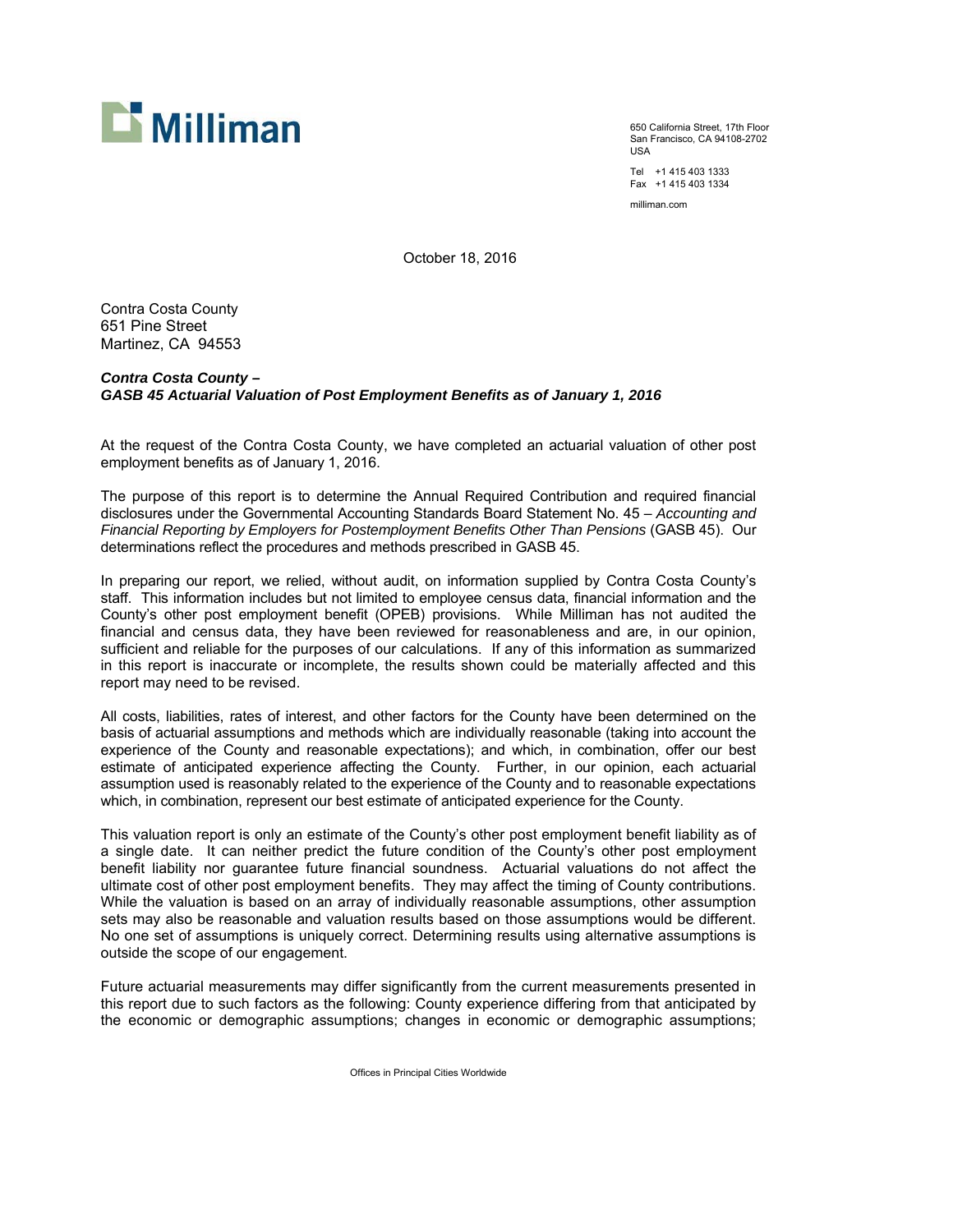Contra Costa County Actuarial Valuation as of January 1, 2016 Page 2

increases or decreases expected as part of the natural operation of the methodology used for these measurements (such as the end of an amortization period); and changes in other post employment benefit provisions or applicable law. Due to the limited scope of our assignment, we did not perform an analysis of the potential range of future measurements. The County has the final decision regarding the appropriateness of the assumptions and actuarial cost methods.

Actuarial computations presented in this report under GASB Statement No. 45 are for purposes of assisting the County in fulfilling its financial accounting requirements. The computations prepared for this purpose may differ as disclosed in our report. The calculations in the enclosed report have been made on a basis consistent with our understanding of the County's funding policy and goals. The calculations in this report have been made on a basis consistent with our understanding of the County's current other post employment benefits described in Appendix A of this report, and of GASB Statement No. 45. Determinations for purposes other than meeting these requirements may be significantly different from the results contained in this report. Accordingly, additional determinations may be needed for other purposes.

Milliman's work is prepared solely for the internal business use of the Contra Costa County. To the extent that Milliman's work is not subject to disclosure under applicable public records laws, Milliman's work may not be provided to third parties without Milliman's prior written consent. Milliman does not intend to benefit or create a legal duty to any third party recipient of its work product. Milliman's consent to release its work product to any third party may be conditioned on the third party signing a Release, subject to the following exceptions:

- a) Contra Costa County may provide a copy of Milliman's work, in its entirety, to the County's professional service advisors who are subject to a duty of confidentiality and who agree to not use Milliman's work for any purpose other than to benefit the County.
- b) Contra Costa County may provide a copy of Milliman's work, in its entirety, to other governmental entities, as required by law.

No third party recipient of Milliman's work product should rely upon Milliman's work product. Such recipients should engage qualified professionals for advice appropriate to their own specific needs.

The consultants who worked on this assignment are actuaries. Milliman's advice is not intended to be a substitute for qualified legal or accounting counsel.

The signing actuary is independent of the County. We are not aware of any relationship that would impair the objectivity of our work.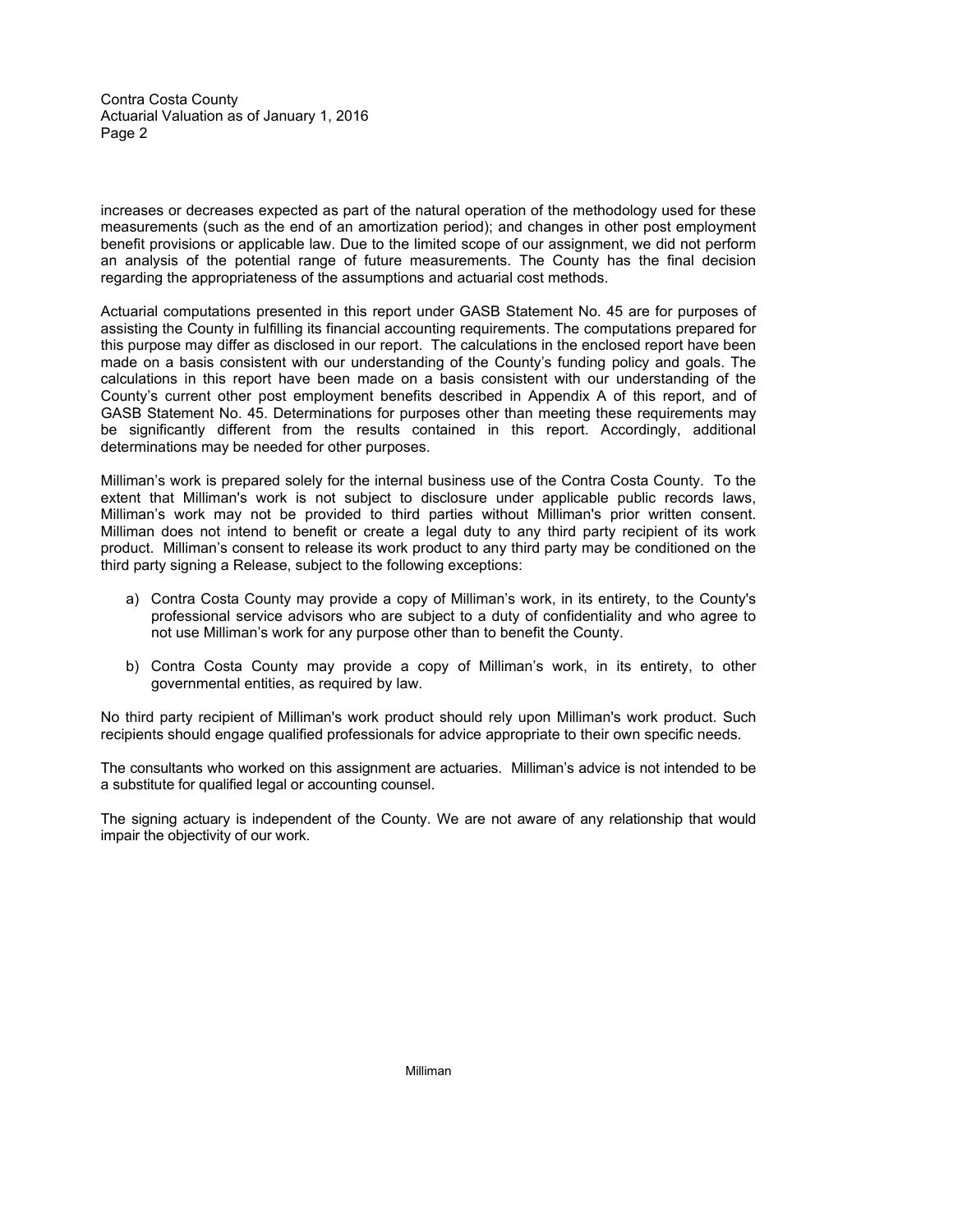Contra Costa County Actuarial Valuation as of January 1, 2016 Page 3

On the basis of the foregoing, we hereby certify that, to the best of our knowledge and belief, the report is complete and accurate and has been prepared in accordance with generally recognized and accepted actuarial principles and practices which are consistent with the applicable Actuarial Standards of Practice of the American Academy of Actuaries. The undersigned is a member of the American Academy of Actuaries and meets the Qualification Standards of the American Academy of Actuaries to render the actuarial opinion contained herein.

Sincerely.

 $\overline{\mathcal{R}}$ .  ${\mathcal{R}}$ 

John R. Botsford, FSA, MAAA Principal and Consulting Actuary

JRB:dyu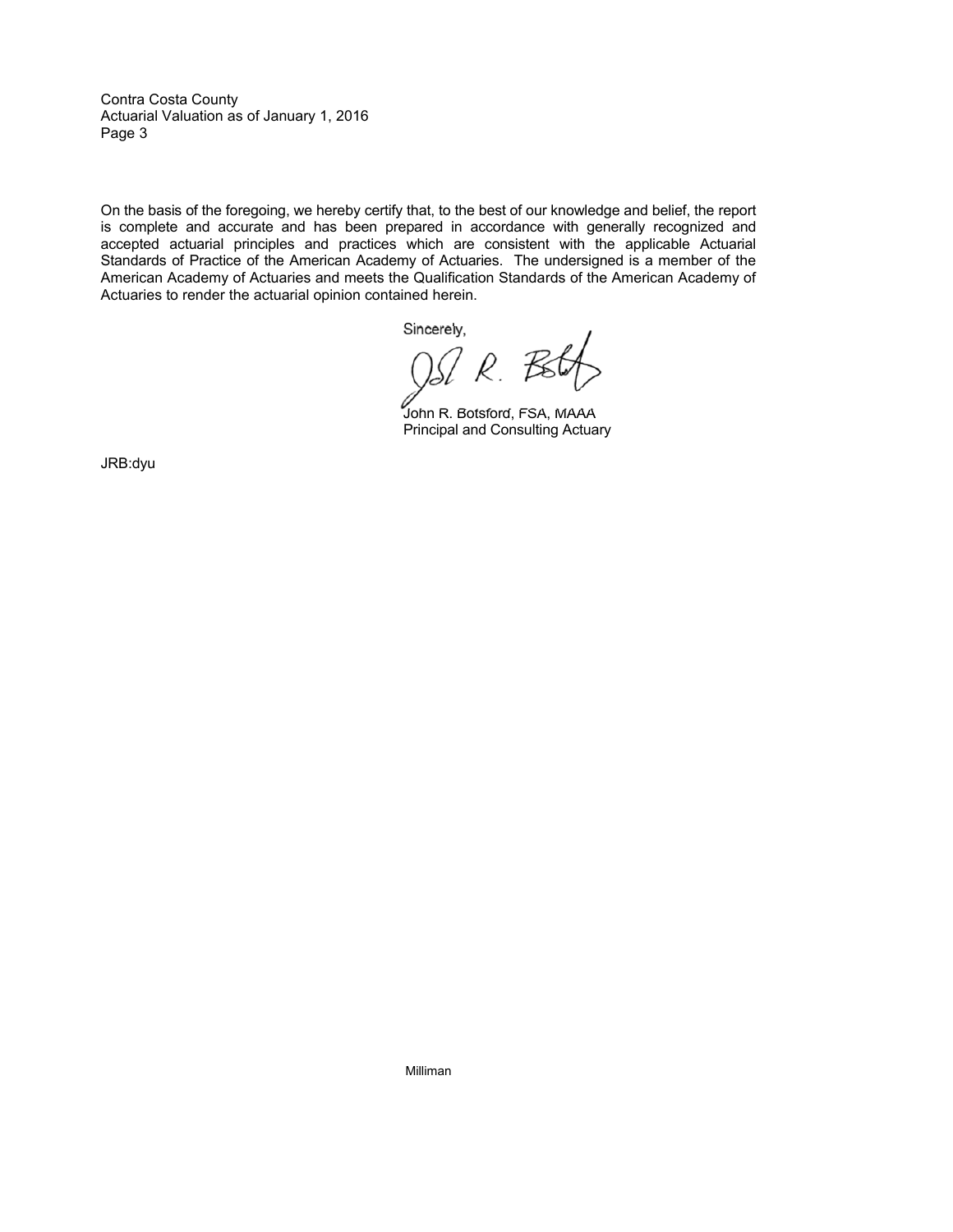#### **Section Page**

|                                          | <b>MANAGEMENT SUMMARY</b>         |  |
|------------------------------------------|-----------------------------------|--|
|                                          |                                   |  |
|                                          |                                   |  |
|                                          |                                   |  |
|                                          |                                   |  |
|                                          |                                   |  |
| <b>EXHIBITS</b>                          |                                   |  |
| Exhibit 1.                               |                                   |  |
| $Fv \sim h \cdot h \cdot f \cdot \Omega$ | $\Box$ inhibition and Neumal Coot |  |

| Exhibit 2. |                                                      |  |
|------------|------------------------------------------------------|--|
| Exhibit 3. |                                                      |  |
| Exhibit 4. |                                                      |  |
| Exhibit 5. |                                                      |  |
| Exhibit 6. |                                                      |  |
| Exhibit 7. |                                                      |  |
| Exhibit 8. | Valuation Results - Changes from Prior Valuation  11 |  |

# **III APPENDICES**

Contra Costa County GASB 45 Actuarial Valuation as of January 1, 2016

This work product was prepared solely for the Contra Costa County for the purposes described herein and may not be appropriate to use for other purposes. Milliman does not intend to benefit and assumes no duty or liability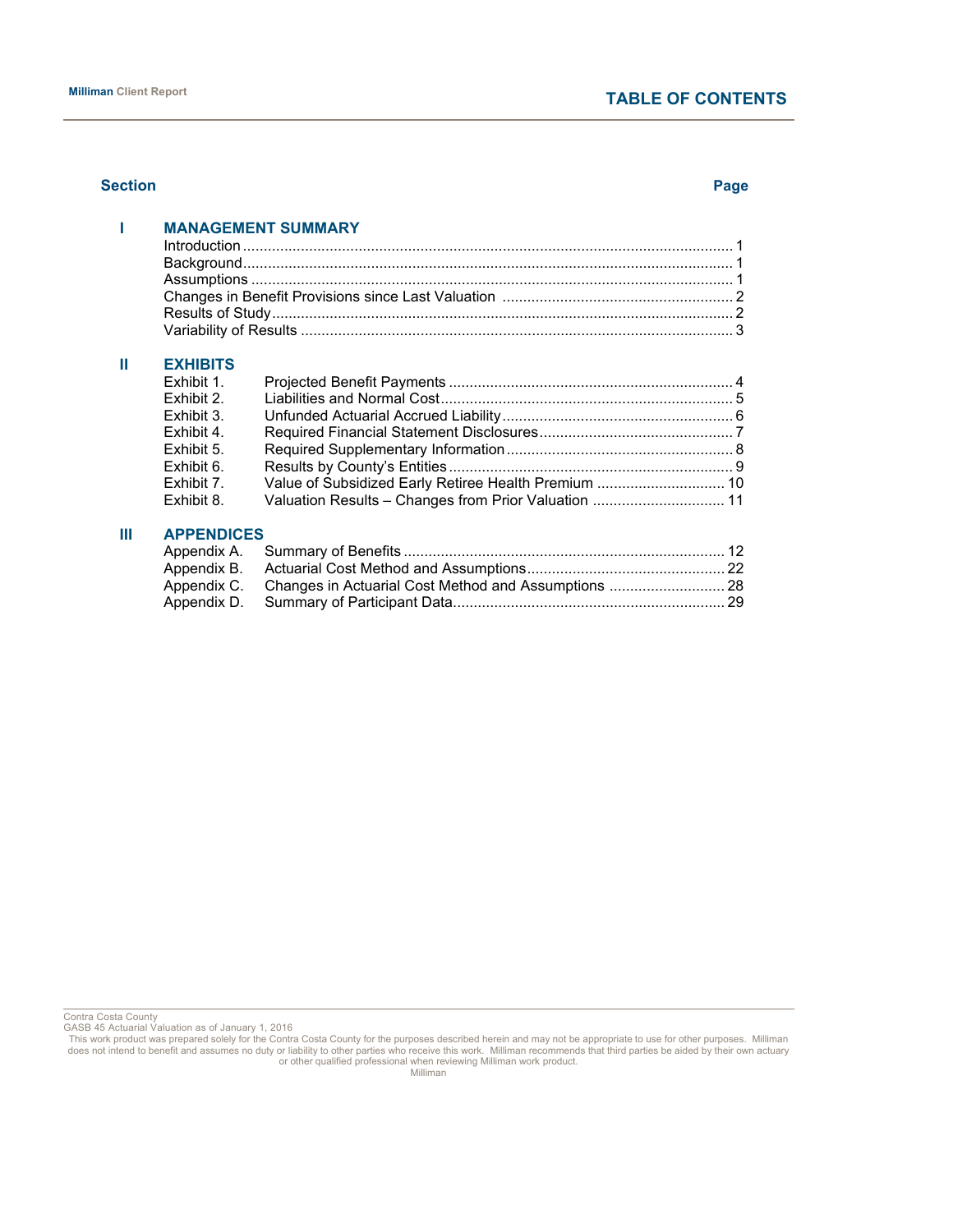# **Introduction**

Milliman, Inc. ("Milliman") has been retained by Contra Costa County ("County") to provide a GASB 45 actuarial valuation of its other post employment benefits (OPEB). In our valuation we:

- $\Box$  Project expected payouts
- **ED** Calculate the present value of total benefits
- **E** Calculate the actuarial accrued liability (present value of benefits attributable to past service)
- Determine the Annual Required Contribution (ARC) and annual OPEB expense under GASB Statement No. 45
- **Fig.** Prepare the financial statement disclosures relating to the funded status of the plan

# **Background**

Currently, employees who retire directly from the County may receive certain retiree health benefits if they meet certain eligibility requirements. The County may contribute an amount toward the cost of retiree health benefits for some retirees consistent with the bargaining agreement between the County and various bargaining units. Appendix A provides a detailed summary of benefits.

#### **Assumptions**

With any valuation of future benefits, assumptions of anticipated future events are required. If actual events differ from the assumptions made, the actual cost of the County's OPEB will vary as well.

*Discount Rate***.** GASB 45 requires that the interest rate used to discount future benefit payments back to the present be based on the expected rate of return on any investments set aside to pay for these benefits. The County's OPEB Irrevocable Trust assets are invested in the Public Agency Retirement Services' Highmark Diversified Portfolio.

We have used a discount rate of 5.70% for this valuation. This rate represents a "blended" rate assuming the County partially funds its ARC each year. The County's current funding policy is to fund the pay-as-you-go costs for retirees, plus \$20 million into the OPEB Trust each year. GASB 45 states that the discount rate used to calculate the present value of future benefits be derived based on the Trust's investment policy and the County's funding policy. Based on the Trust's asset allocation, the average return over the next 50 years for assets invested in the Trust is expected to be 6.13%. This would be an appropriate discount rate if the County's annual contribution were equal to the ARC. However, the County is currently funding only a portion of the ARC. Therefore, the discount rate should be a blend between the expected return on assets held in the Trust and the expected return of the County's general fund (we have assumed a long term return of 3.50% for the County's general fund for this purpose). For this valuation we used a blended discount rate of 5.70%.

Contra Costa County

GASB 45 Actuarial Valuation as of January 1, 2016 1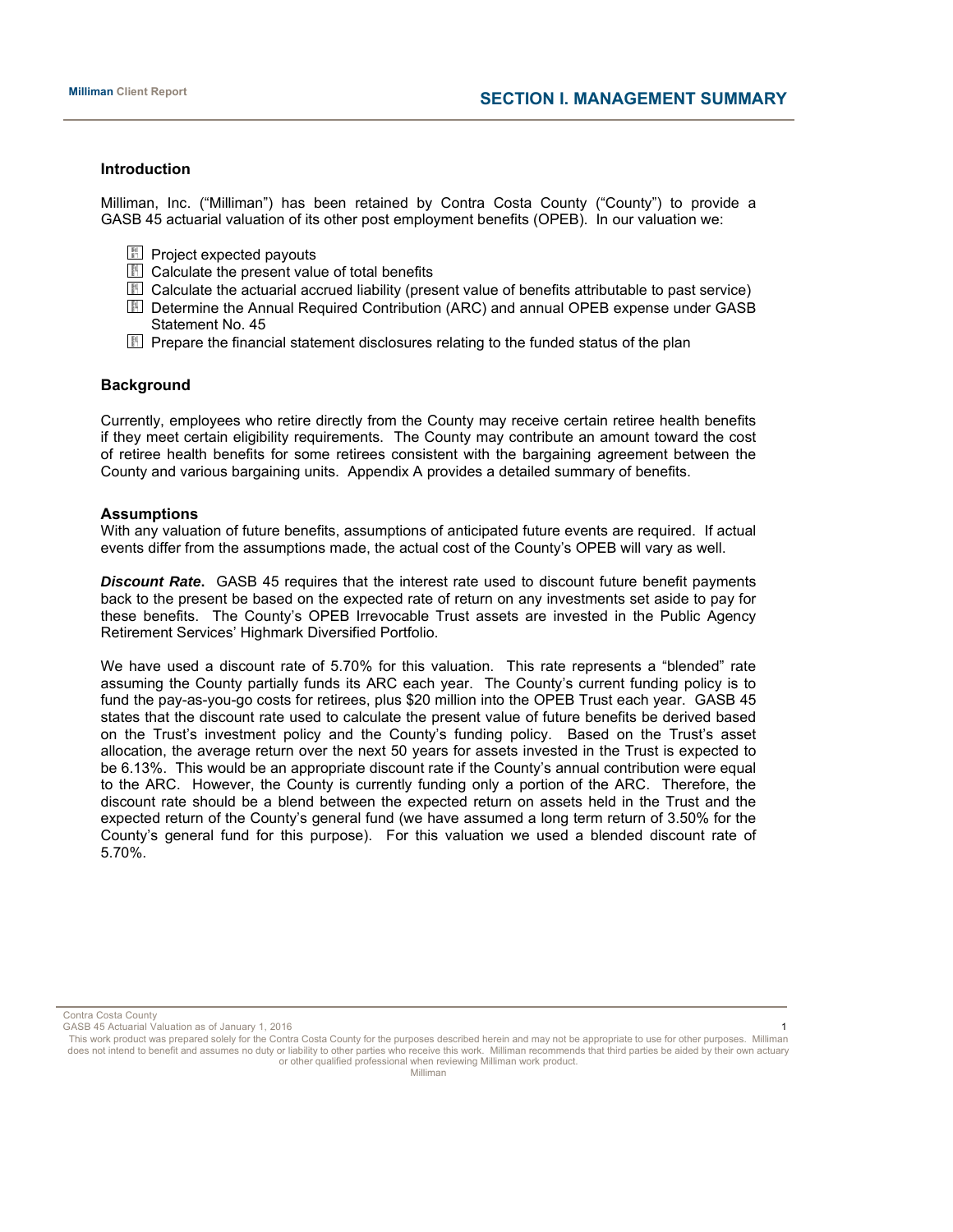*Health Cost Trend***.** We have assumed overall health costs of the medical benefits will increase according to the health cost inflation trend derived by using the "Getzen" model developed by the Society of Actuaries. Under the Patient Protection and Affordable Care Act of 2010, including changes passed into law on December 18, 2015, a Federal excise tax will apply for high cost health benefits beginning in 2020. A margin to reflect to impact of the excise tax in future years is reflected in the assumed trend.

*Demographic Rates***.** The assumptions for turnover and retirement used in this valuation are based on the latest pension actuarial report from the Contra Costa County Employees' Retirement Association (CCCERA).

A complete summary of the actuarial assumptions is presented in Appendix B.

#### **Changes in Benefit Provisions since Last Valuation**

Since the last valuation, benefit changes were made for several bargaining groups. Summaries of the benefit changes for affected bargaining groups (DAIA, PDOCC, Local 1230, UCOA, SEIU Local 1021, AFSCME Local 2700, Western Council of Engineers, AFSCME Local 512, CCC Defenders Association, CCC Deputy District Attorneys, Probation Peace Officers, IFPTE/AFL-CIO Local 21, and Management Classified & Exempt) are described in Appendix B. The effect of the changes on plan liabilities is shown in Exhibit 8.

#### **Results of Study**

The valuation results are summarized in the following exhibit and use the following terms:

The **Present Value of Benefits** is the present value of projected benefits (projected claims less retiree contributions) discounted at the valuation interest rate (5.70%).

The **Actuarial Accrued Liability (AAL)** is the present value of benefits that are attributed to past service only. The portion attributed to future employee service is excluded. For retirees, this is equal to the present value of benefits. For active employees, this is equal to the present value of benefits less the present value of future normal costs.

The **Normal Cost** is that portion of the County provided benefit attributable to employee service in the current year. The Normal Cost remains level as a percentage of pay throughout the participant's assumed working lifetime. Since retirees are not accruing any more service, their normal cost is zero.

Contra Costa County

GASB 45 Actuarial Valuation as of January 1, 2016 2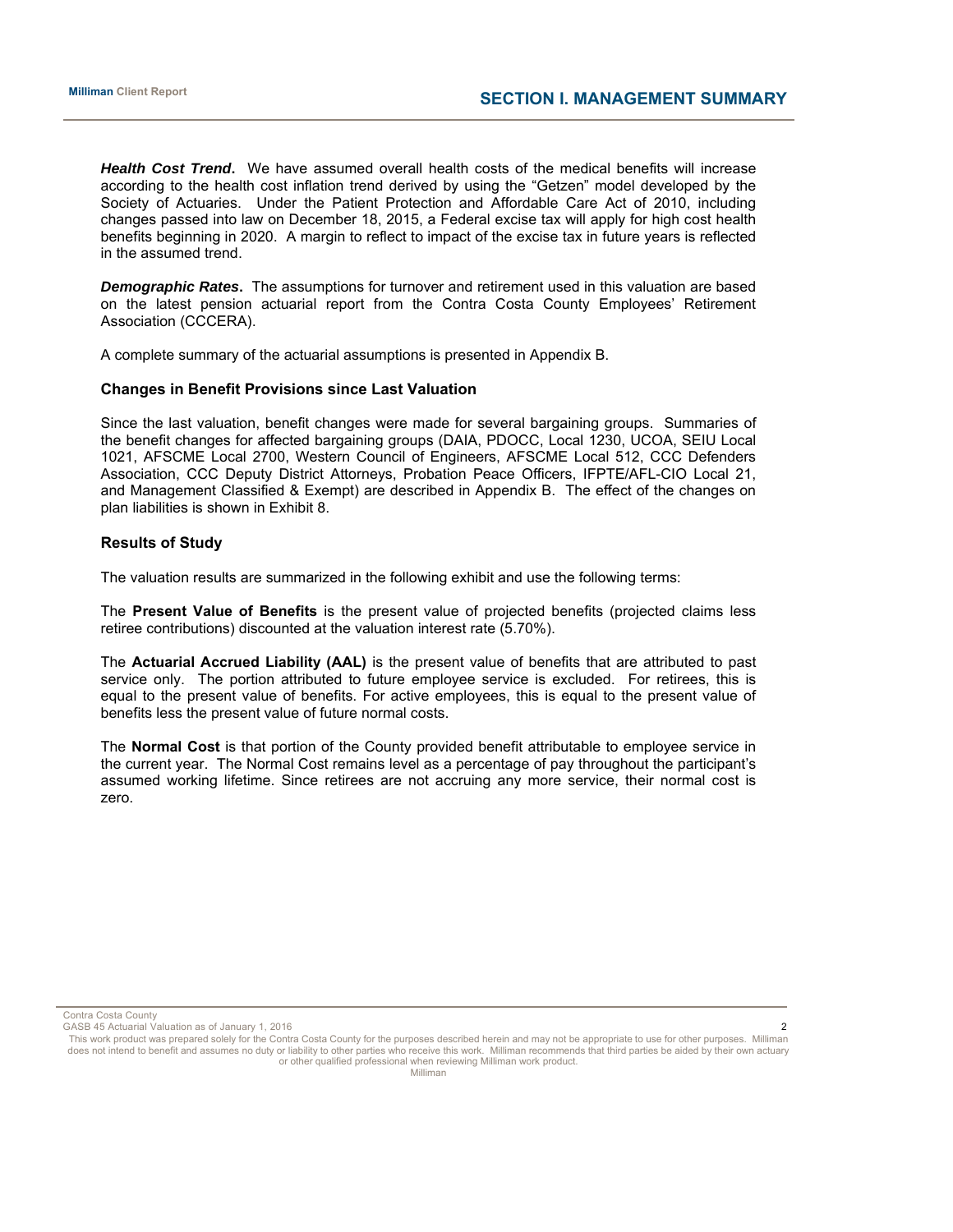The **Annual Required Contribution (ARC)** is equal to the Normal Cost plus an amount to amortize the unfunded AAL as a level dollar amount over a period of 30 years on a "closed" basis starting January 1, 2008. There are 22 years remaining as of January 1, 2016.

|                                      | <b>January 1, 2016</b> |               |    | <b>January 1, 2014</b> |
|--------------------------------------|------------------------|---------------|----|------------------------|
|                                      |                        |               |    |                        |
| <b>Active Employees</b>              |                        | 8,645         |    | 8,089                  |
| <b>Retirees</b>                      |                        | 6,396         |    | 6,206                  |
| <b>Total Participants</b>            |                        | 15.041        |    | 14,295                 |
| <b>Present Value of Benefits</b>     | \$                     | 1.180.984.000 | \$ | 1,193,162,000          |
| <b>Actuarial Accrued Liability</b>   | \$                     | 939,053,000   | \$ | 923,848,000            |
| Assets                               |                        | 174,724,000   |    | 129,426,000            |
| Unfunded Actuarial Accrued Liability | \$                     | 764,329,000   | \$ | 794,422,000            |
| Normal Cost as of valuation date     | \$                     | 28,239,000    | \$ | 27,882,000             |
| Annual Required Contribution (ARC)   | \$                     | 89,170,000    | \$ | 88,538,000             |

# **Variability of Results**

The results contained in this report represent our best estimates. However, variation from these or any other estimates of future retiree medical costs is not only possible but probable. Actual future costs may vary significantly from estimates in this report.

Contra Costa County

GASB 45 Actuarial Valuation as of January 1, 2016 3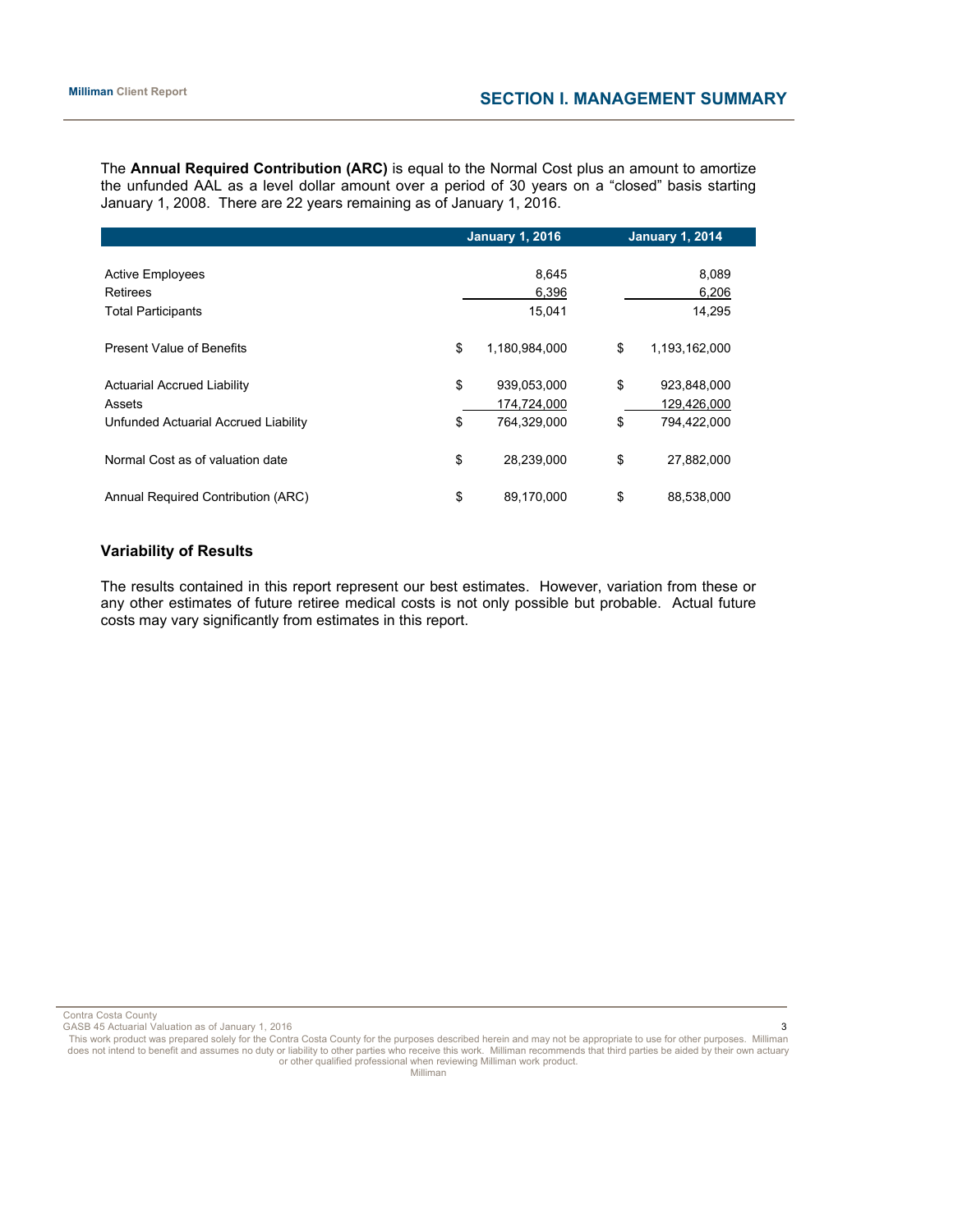# **Exhibit 1. Projected Benefit Payments**

The table below illustrates the projected annual County costs of providing retiree health benefits. The projections only consider the closed group of existing employees and retirees.

|      | <b>Explicit County Subsidy</b> |                 |                 | <b>Implicit Rate Subsidy</b> |              |  |  |
|------|--------------------------------|-----------------|-----------------|------------------------------|--------------|--|--|
|      | <b>Current</b>                 | <b>Future</b>   | <b>Current</b>  | <b>Future</b>                |              |  |  |
| Year | <b>Retirees</b>                | <b>Retirees</b> | <b>Retirees</b> | <b>Retirees</b>              | <b>Total</b> |  |  |
|      |                                |                 |                 |                              |              |  |  |
| 2016 | \$44,444,000                   | \$1,958,000     | \$9,146,000     | \$496,000                    | \$56,044,000 |  |  |
| 2017 | 43,540,000                     | 5,456,000       | 8,956,000       | 1,494,000                    | 59,446,000   |  |  |
| 2018 | 42,425,000                     | 8,691,000       | 8,504,000       | 2,623,000                    | 62,243,000   |  |  |
| 2019 | 41,221,000                     | 11,560,000      | 8,125,000       | 3,683,000                    | 64,589,000   |  |  |
| 2020 | 40,150,000                     | 14,156,000      | 7,889,000       | 4,694,000                    | 66,889,000   |  |  |
| 2021 | 39,922,000                     | 16,533,000      | 7,496,000       | 5,693,000                    | 69,644,000   |  |  |
| 2022 | 38,696,000                     | 18,721,000      | 7,189,000       | 6,640,000                    | 71,246,000   |  |  |
| 2023 | 37,496,000                     | 21,020,000      | 6,724,000       | 7,786,000                    | 73,026,000   |  |  |
| 2024 | 36,345,000                     | 23,328,000      | 6,465,000       | 8,930,000                    | 75,068,000   |  |  |
| 2025 | 35,063,000                     | 25,493,000      | 5,933,000       | 10,278,000                   | 76,767,000   |  |  |
| 2026 | 33,748,000                     | 27,438,000      | 5,445,000       | 11,356,000                   | 77,987,000   |  |  |
| 2027 | 32,397,000                     | 29,305,000      | 4,933,000       | 12,474,000                   | 79,109,000   |  |  |
| 2028 | 31,032,000                     | 30,989,000      | 4,318,000       | 13,368,000                   | 79,707,000   |  |  |
| 2029 | 29,608,000                     | 32,668,000      | 3,586,000       | 14,304,000                   | 80,166,000   |  |  |
| 2030 | 28,376,000                     | 34,315,000      | 3,122,000       | 15,372,000                   | 81,185,000   |  |  |
| 2031 | 26,998,000                     | 35,632,000      | 2,640,000       | 15,879,000                   | 81,149,000   |  |  |
| 2032 | 25,699,000                     | 36,962,000      | 2,292,000       | 16,196,000                   | 81,149,000   |  |  |
| 2033 | 24,521,000                     | 38,264,000      | 2,074,000       | 16,942,000                   | 81,801,000   |  |  |
| 2034 | 23,363,000                     | 39,184,000      | 1,860,000       | 17,263,000                   | 81,670,000   |  |  |
| 2035 | 22,226,000                     | 40,177,000      | 1,687,000       | 17,127,000                   | 81,217,000   |  |  |
| 2036 | 20,995,000                     | 41,271,000      | 1,366,000       | 17,613,000                   | 81,245,000   |  |  |
| 2037 | 19,818,000                     | 42,049,000      | 1,128,000       | 18,055,000                   | 81,050,000   |  |  |
| 2038 | 18,769,000                     | 42,851,000      | 1,077,000       | 18,111,000                   | 80,808,000   |  |  |
| 2039 | 17,649,000                     | 43,325,000      | 982,000         | 18,053,000                   | 80,009,000   |  |  |
| 2040 | 16,601,000                     | 43,582,000      | 905,000         | 17,908,000                   | 78,996,000   |  |  |
| 2041 | 15,503,000                     | 43,872,000      | 799,000         | 17,806,000                   | 77,980,000   |  |  |
| 2042 | 14,443,000                     | 43,907,000      | 678,000         | 17,470,000                   | 76,498,000   |  |  |
| 2043 | 13,384,000                     | 44,072,000      | 501,000         | 17,508,000                   | 75,465,000   |  |  |
| 2044 | 12,427,000                     | 44,049,000      | 447,000         | 17,236,000                   | 74,159,000   |  |  |
| 2045 | 11,432,000                     | 43,338,000      | 335,000         | 15,901,000                   | 71,006,000   |  |  |

Contra Costa County

GASB 45 Actuarial Valuation as of January 1, 2016 4 Actual 2016 4 Actual 2017 4 Actuarial Valuation as of January 1, 2016 4 Actuarial Valuation as  $4$ 

This work product was prepared solely for the Contra Costa County for the purposes described herein and may not be appropriate to use for other purposes. Milliman<br>does not intend to benefit and assumes no duty or liabilit or other qualified professional when reviewing Milliman work product.

Milliman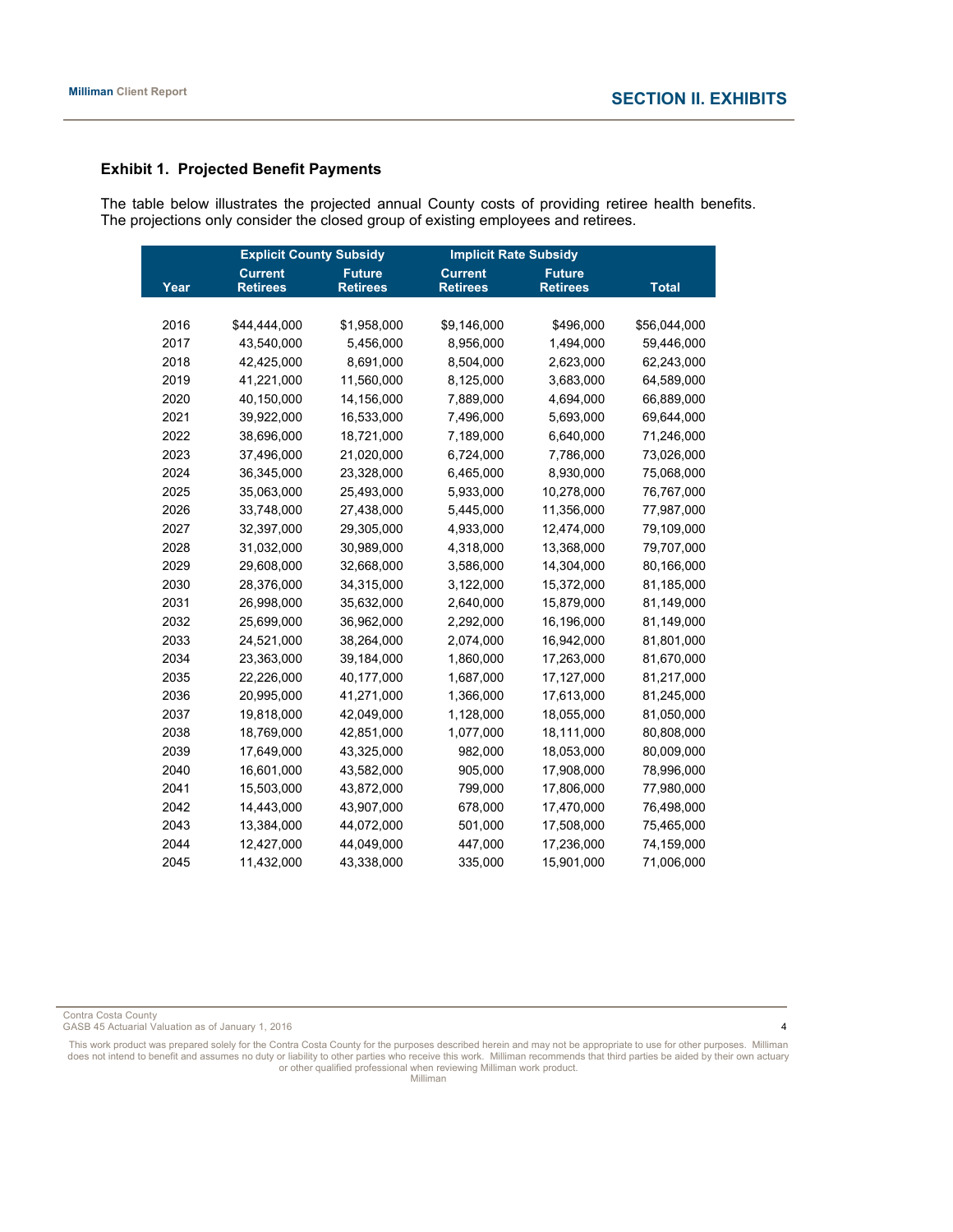#### **Exhibit 2. Liabilities and Normal Cost**

The **Present Value of Benefits** is the actuarial present value of benefits expected to be paid for all eligible retirees and covered employees.

The **Actuarial Accrued Liability (AAL)** is the present value of benefits that are attributed to past service only. The portion attributed to future employee service is excluded. For retirees, this is equal to the present value of benefits. For active employees, this is equal to the present value of benefits less the present value of future normal costs

The **Normal Cost** is that portion of the County provided benefit attributable to employee service in the current year. The Normal Cost remains level as a percentage of pay throughout the participant's assumed working lifetime. Since retirees are not accruing any more service, their normal cost is zero.

|                                    | <b>January 1, 2016</b> |               | <b>January 1, 2014</b> |               |  |
|------------------------------------|------------------------|---------------|------------------------|---------------|--|
|                                    |                        |               |                        |               |  |
| <b>Present Value of Benefits</b>   |                        |               |                        |               |  |
| Actives                            | \$                     | 613.108.000   | \$                     | 625,243,000   |  |
| Retirees                           |                        | 567,876,000   |                        | 567,919,000   |  |
| Total                              | \$                     | 1,180,984,000 | \$                     | 1,193,162,000 |  |
|                                    |                        |               |                        |               |  |
| <b>Actuarial Accrued Liability</b> |                        |               |                        |               |  |
| Actives                            | \$                     | 371,177,000   | \$                     | 355,929,000   |  |
| Retirees                           |                        | 567.876.000   |                        | 567.919.000   |  |
| Total                              | \$                     | 939.053.000   | \$                     | 923.848.000   |  |
|                                    |                        |               |                        |               |  |
| Normal Cost as of valuation date   | \$                     | 28.239.000    | \$                     | 27,882,000    |  |

Contra Costa County

GASB 45 Actuarial Valuation as of January 1, 2016 5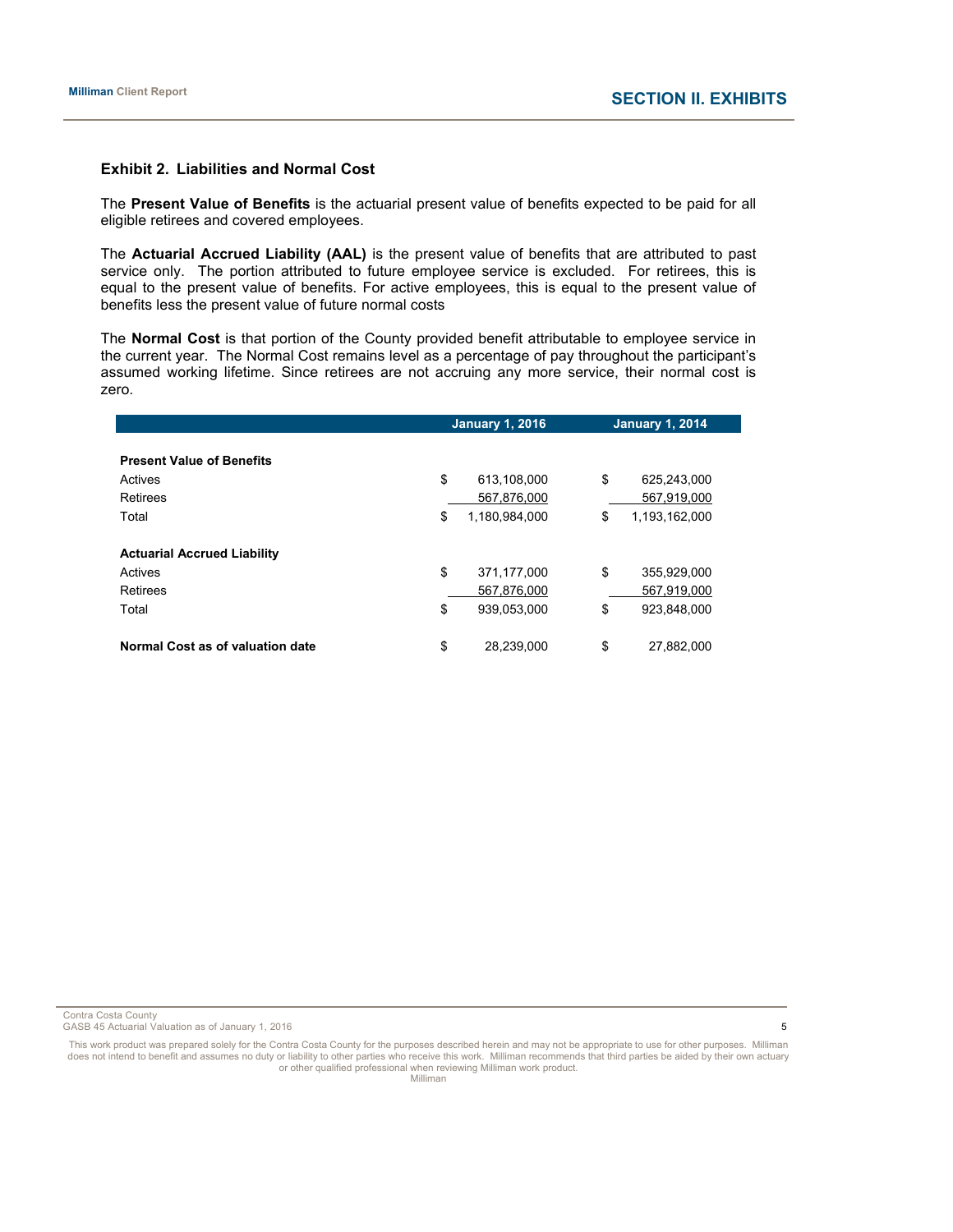# **Exhibit 3. Unfunded Actuarial Accrued Liability**

The Unfunded Actuarial Accrued Liability (UAAL) is the actuarial liability offset by any assets setaside in a trust to fund future retiree health benefits. The amortization of UAAL shown in the exhibit below is based on a level dollar amount over a period of 30 years on a closed basis from January 1, 2008. There are 22 years remaining as of the valuation date of January 1, 2016.

|                                                    | <b>January 1, 2016</b> |             | <b>January 1, 2014</b> |
|----------------------------------------------------|------------------------|-------------|------------------------|
| <b>Unfunded Actuarial Accrued Liability (UAAL)</b> |                        |             |                        |
| <b>Actuarial Accrued Liability</b>                 | \$                     | 939,053,000 | \$<br>923,848,000      |
| Reserve Fund                                       |                        | 174.724.000 | 129.426.000            |
| Unfunded Actuarial Accrued Liability               | \$                     | 764,329,000 | \$<br>794,422,000      |
| <b>Funded Percentage</b>                           |                        | 18.6%       | 14.0%                  |
| <b>Amortization of UAAL for ARC</b>                |                        |             |                        |
| UAAL                                               | \$                     | 764,329,000 | \$<br>794,422,000      |
| <b>Amortization Period</b>                         |                        | 22 years    | 24 years               |
| Level Dollar Amortization Factor                   |                        | 13.0668     | 13.6416                |
| Amortization Amount - January 1                    | \$                     | 58,494,000  | \$<br>58,235,000       |
| Interest to June 30                                |                        | 1,644,000   | 1,637,000              |
| Amortization Amount - June 30                      | \$                     | 60,138,000  | \$<br>59,872,000       |

Contra Costa County

GASB 45 Actuarial Valuation as of January 1, 2016 6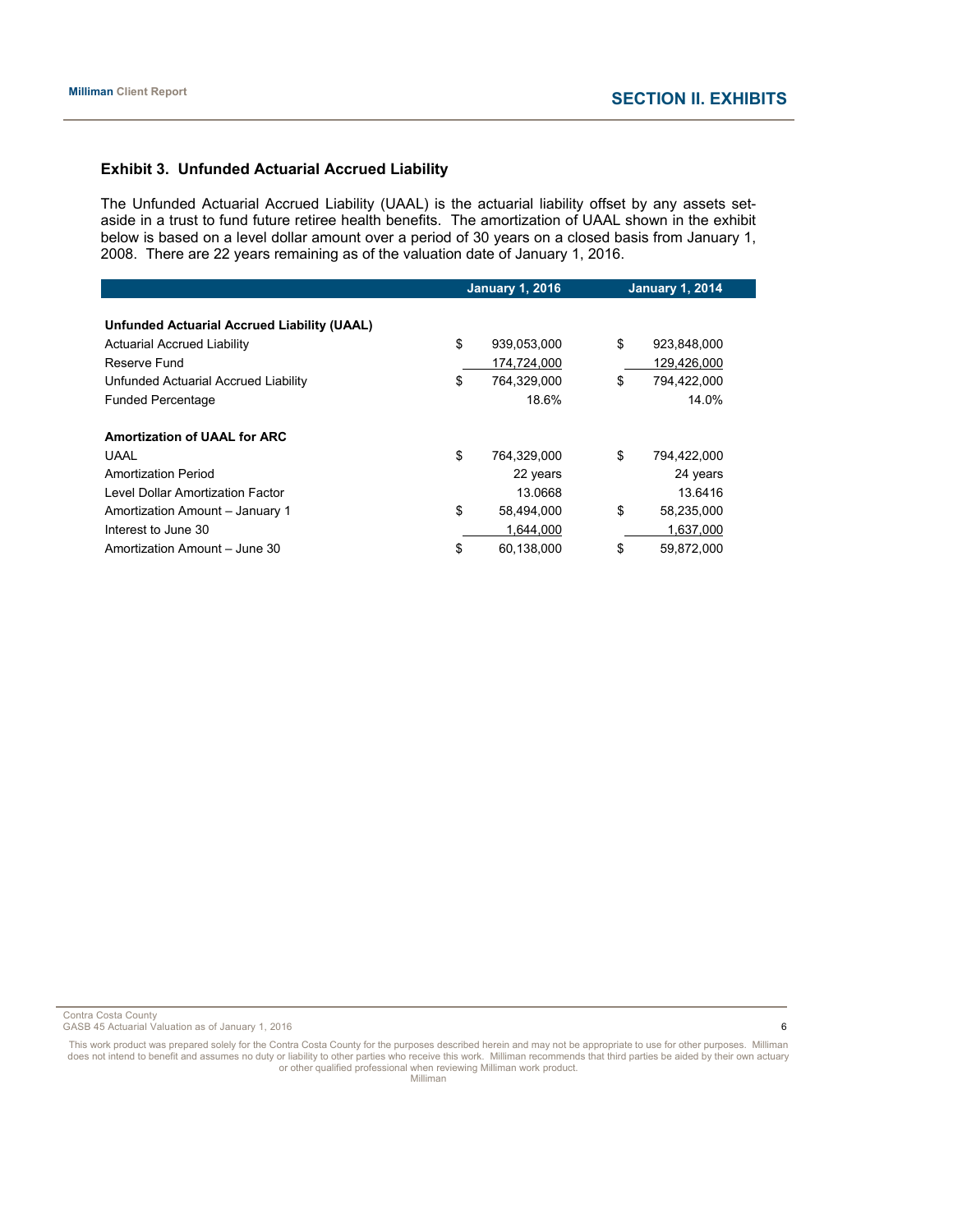# **Exhibit 4. Required Financial Statement Disclosures**

The following table shows the calculation of the Annual Required Contribution and Net OPEB Obligation.

|                                                      | June 30, 2016     | June 30, 2015 |                |  |
|------------------------------------------------------|-------------------|---------------|----------------|--|
|                                                      |                   |               |                |  |
| <b>Determination of Annual Required Contribution</b> |                   |               |                |  |
| Normal Cost at Fiscal Year End                       | \$<br>29,032,000  |               |                |  |
| Amortization of UAAL                                 | 60,138,000        |               |                |  |
| Annual Required Contribution (ARC)                   | \$<br>89,170,000  |               |                |  |
| Determination of Net OPEB Obligation                 |                   |               |                |  |
| <b>Annual Required Contribution</b>                  | \$<br>89,170,000  | \$            | 88,538,000     |  |
| Interest on Prior Year Net OPEB Obligation           | 28,203,000        |               | 28,063,000     |  |
| Adjustment to ARC                                    | (37,867,000)      |               | (36,845,000)   |  |
| Annual OPEB Cost                                     | \$<br>79,506,000  | \$            | 79,756,000     |  |
| <b>County Contributions Made</b>                     | (76,279,000)      |               | (77, 288, 000) |  |
| Increase in Net OPEB Obligation                      | \$<br>3,227,000   | \$            | 2,468,000      |  |
| Net OPEB Obligation – Beginning of Year              | \$<br>494,795,000 | \$            | 492,327,000    |  |
| Net OPEB Obligation - End of Year                    | \$<br>498,022,000 | \$            | 494,795,000    |  |

The following table shows the annual OPEB cost and net OPEB obligation for the prior years.

| <b>Fiscal</b><br><b>Year Ended</b> | <b>Annual</b><br><b>OPEB Cost</b> |            | <b>Percentage Of</b><br><b>OPEB Cost</b><br><b>Contributed</b> | <b>Net OPEB</b><br><b>Obligation</b> |             |  |
|------------------------------------|-----------------------------------|------------|----------------------------------------------------------------|--------------------------------------|-------------|--|
| 06/30/2014                         | \$                                | 80.575.000 | 95.1%                                                          | \$                                   | 492.327.000 |  |
| 06/30/2015                         | \$                                | 79,756,000 | 96.9%                                                          | \$                                   | 494.795.000 |  |
| 06/30/2016                         | \$                                | 79.506.000 | 95.9%                                                          | \$                                   | 498.022.000 |  |

**Funded Status and Funding Progress.** As of January 1, 2016, the most recent actuarial valuation date, the County's OPEB was 18.6% funded. The actuarial accrued liability for benefits was \$939 million, and the actuarial value of assets was \$175 million, resulting in an unfunded actuarial accrued liability of \$764 million.

Contra Costa County

GASB 45 Actuarial Valuation as of January 1, 2016 7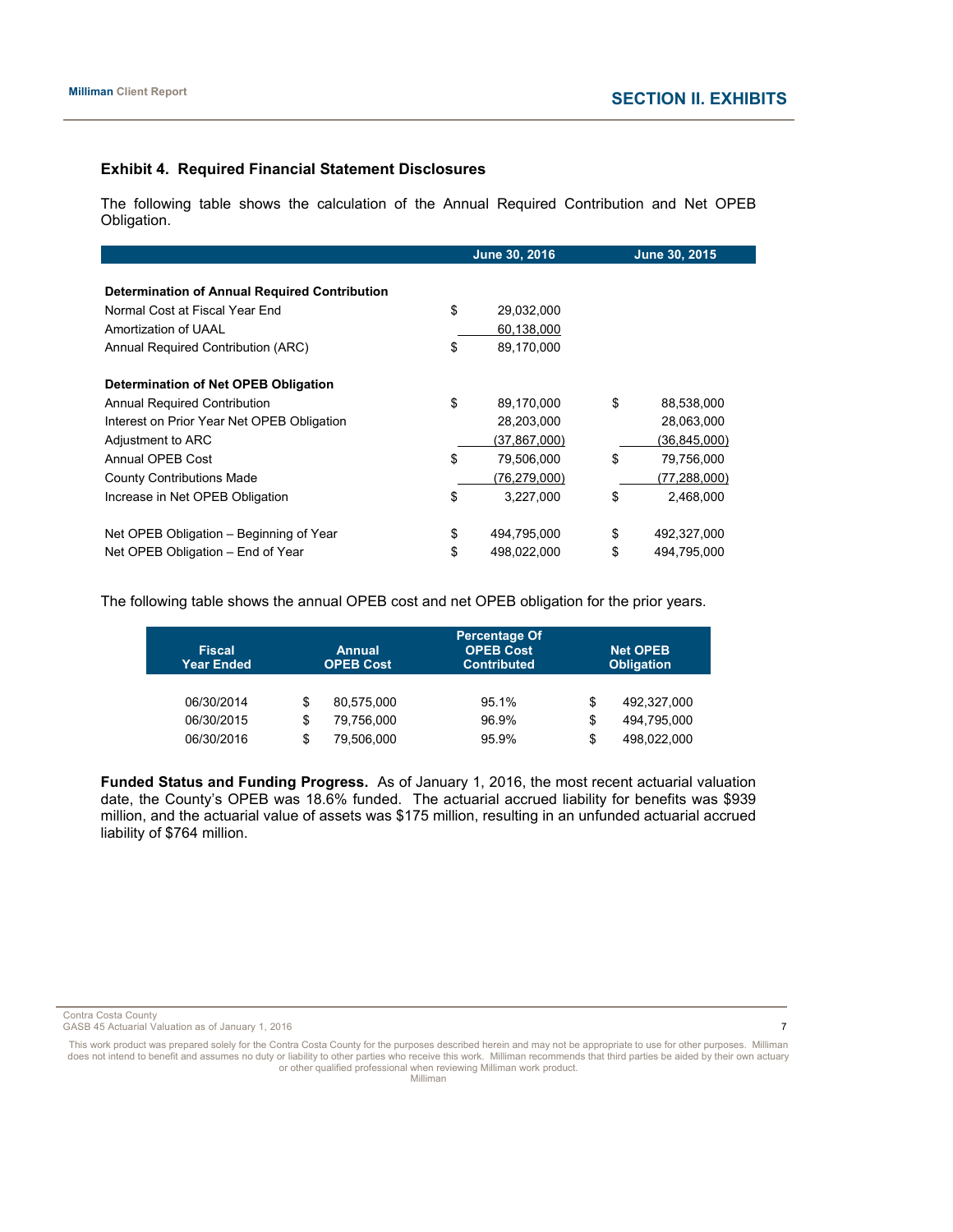# **Exhibit 5. Required Supplementary Information**

The following table shows a schedule of Funding Progress required under GASB 45.

| (Figures in millions)                                                                                |    |     |                           |       |    |                               |                                  |    |                                                    |        |  |
|------------------------------------------------------------------------------------------------------|----|-----|---------------------------|-------|----|-------------------------------|----------------------------------|----|----------------------------------------------------|--------|--|
| <b>Actuarial</b><br><b>Actuarial</b><br><b>Valuation</b><br>Value of<br><b>Date</b><br><b>Assets</b> |    |     | <b>UAAL</b><br><b>AAL</b> |       |    | <b>Funded</b><br><b>Ratio</b> | <b>Covered</b><br><b>Payroll</b> |    | <b>UAAL</b> as $%$<br>of Covered<br><b>Payroll</b> |        |  |
| 01/01/2012*                                                                                          | \$ | 65  | \$                        | 1.034 | \$ | 969                           | 6.3%                             | \$ | 624                                                | 155.3% |  |
| 01/01/2014                                                                                           |    | 129 |                           | 924   |    | 794                           | 14.0%                            |    | 614                                                | 129.4% |  |
| 01/01/2016                                                                                           |    | 175 |                           | 939   |    | 764                           | 18.6%                            |    | 696                                                | 109.8% |  |

\* *Figures taken from Contra Costa County's CAFR as of June 30, 2013. Due to rounding figures may not add up.* 

Contra Costa County

GASB 45 Actuarial Valuation as of January 1, 2016 8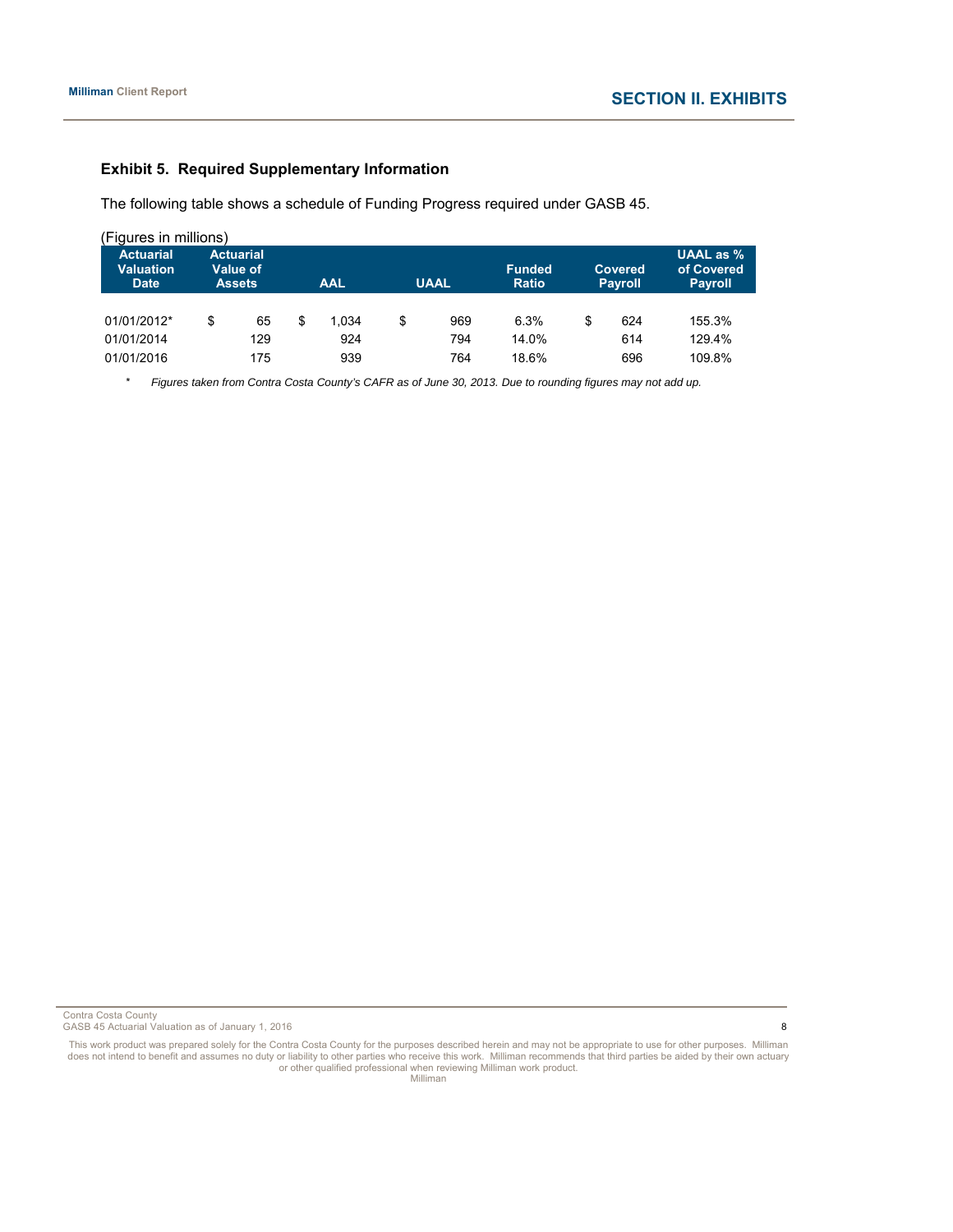# **Exhibit 6. Results by County's Entities**

The following table shows the breakdown of valuation results by various entities within the County.

| <b>ENTITY</b>                      |    | <b>AAL</b>  |    | $NC-1$     | ARC <sup>2</sup> |  |  |
|------------------------------------|----|-------------|----|------------|------------------|--|--|
|                                    |    |             |    |            |                  |  |  |
| Safety Non-Fire                    | \$ | 221,891,000 | \$ | 6,456,000  | \$<br>20,666,000 |  |  |
| <b>CCC Fire</b>                    |    | 104,517,000 |    | 2,548,000  | 9,241,000        |  |  |
| Hospital                           |    | 180,151,000 |    | 7,355,000  | 18,892,000       |  |  |
| <b>CCHP</b>                        |    | 8,231,000   |    | 410.000    | 937,000          |  |  |
| Airport                            |    | 2,076,000   |    | 20,000     | 153,000          |  |  |
| CCC Retirement System <sup>3</sup> |    | 1,770,000   |    | 0          | 113,000          |  |  |
| All Other CCC Departments          |    | 420,417,000 |    | 12,243,000 | 39,168,000       |  |  |
| Total                              | \$ | 939,053,000 | \$ | 29,032,000 | \$<br>89,170,000 |  |  |

1. Normal Cost includes interest to June 30, 2016.<br><sup>2</sup>. We allocated the assets used to calculate the Annual Required Contribution for each entity based on their AAL relative to<br>the total AAL.

1. The total AAL.<br><sup>3.</sup> As of January 1, 2015, CCC Retirement System became its own independent entity. The AAL shown is for CCC Retirement System employees who retired as County employees before January 1.

Contra Costa County

GASB 45 Actuarial Valuation as of January 1, 2016 **9**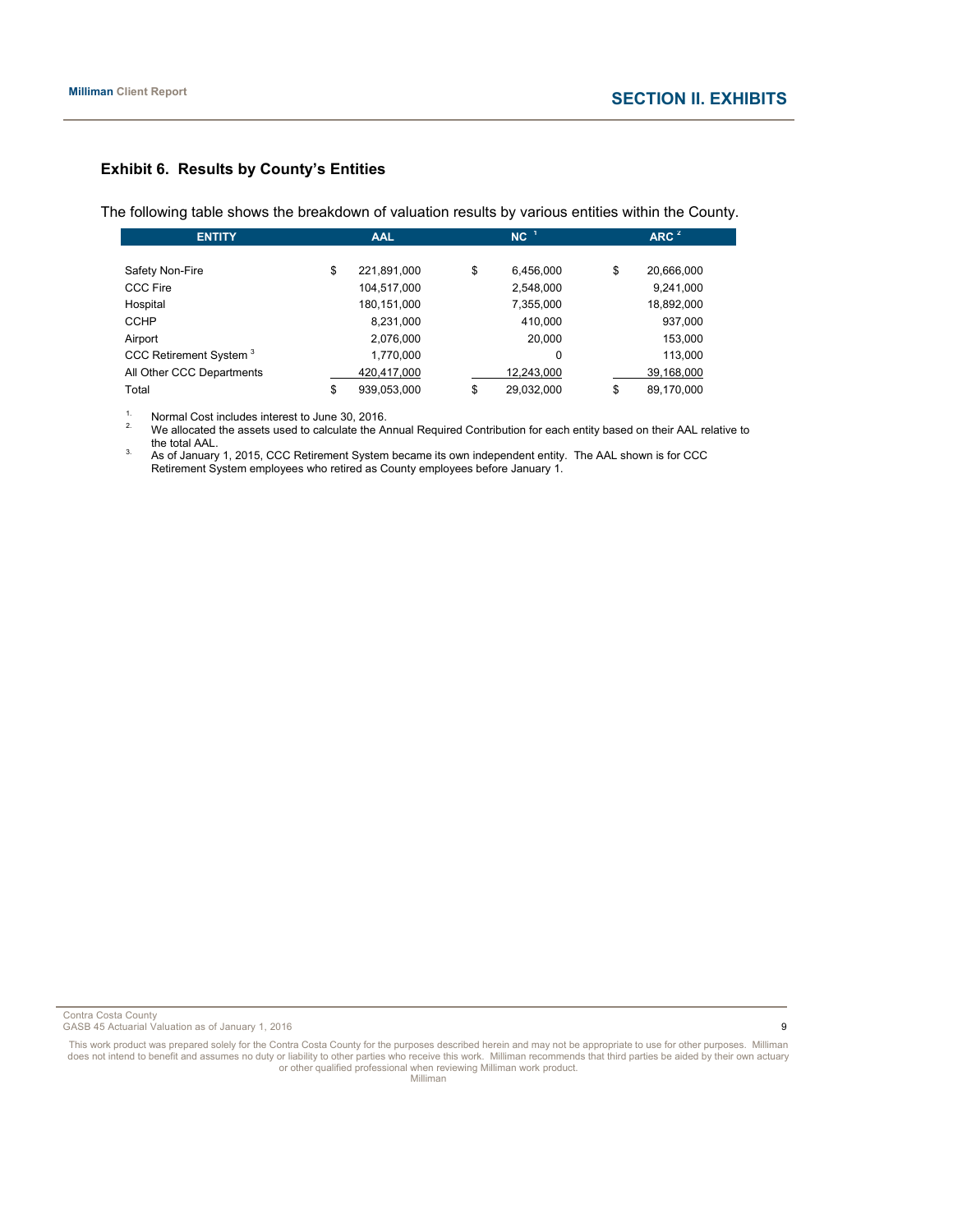### **Exhibit 7. Value of Subsidized Early Retiree Health Premium**

Currently, the County charges early retirees not yet eligible for Medicare a health premium based on the claims experience of both actives and retirees. Since health claim costs generally increase with age, retiree health premiums would be significantly higher if they were determined without regard to active claims experience. GASB 45 requires that the portion of age-adjusted expected retiree health claim costs that exceed the carrier premiums (known as an "implicit rate subsidy") be recognized as a liability for accounting purposes. Implicit rate subsidies for spouses of retirees must also be valued in determining the ARC under GASB 45. The following table shows the County's GASB 45 liability broken down by the County's actual payments toward retiree premiums and the "subsidized" value of retiree health premiums.

| <b>County's Payment</b> |             | <b>Implicit Rate Subsidy</b> |             | <b>Total</b>        |
|-------------------------|-------------|------------------------------|-------------|---------------------|
|                         |             |                              |             |                     |
|                         |             |                              |             |                     |
| \$                      | 451.815.000 | \$                           | 161.293.000 | \$<br>613.108.000   |
|                         | 490,608,000 |                              | 77,268,000  | 567,876,000         |
| \$                      | 942.423.000 | \$                           | 238.561.000 | \$<br>1,180,984,000 |
|                         |             |                              |             |                     |
|                         |             |                              |             |                     |
| \$                      | 282.564.000 | \$                           | 88.613.000  | \$<br>371.177.000   |
|                         | 490.608.000 |                              | 77.268.000  | 567,876,000         |
| \$                      | 773.172.000 | \$                           | 165,881,000 | \$<br>939,053,000   |
|                         |             |                              |             |                     |
| \$                      | 20.910.000  | \$                           | 7.329.000   | \$<br>28.239.000    |
|                         |             |                              |             |                     |

Contra Costa County

GASB 45 Actuarial Valuation as of January 1, 2016 10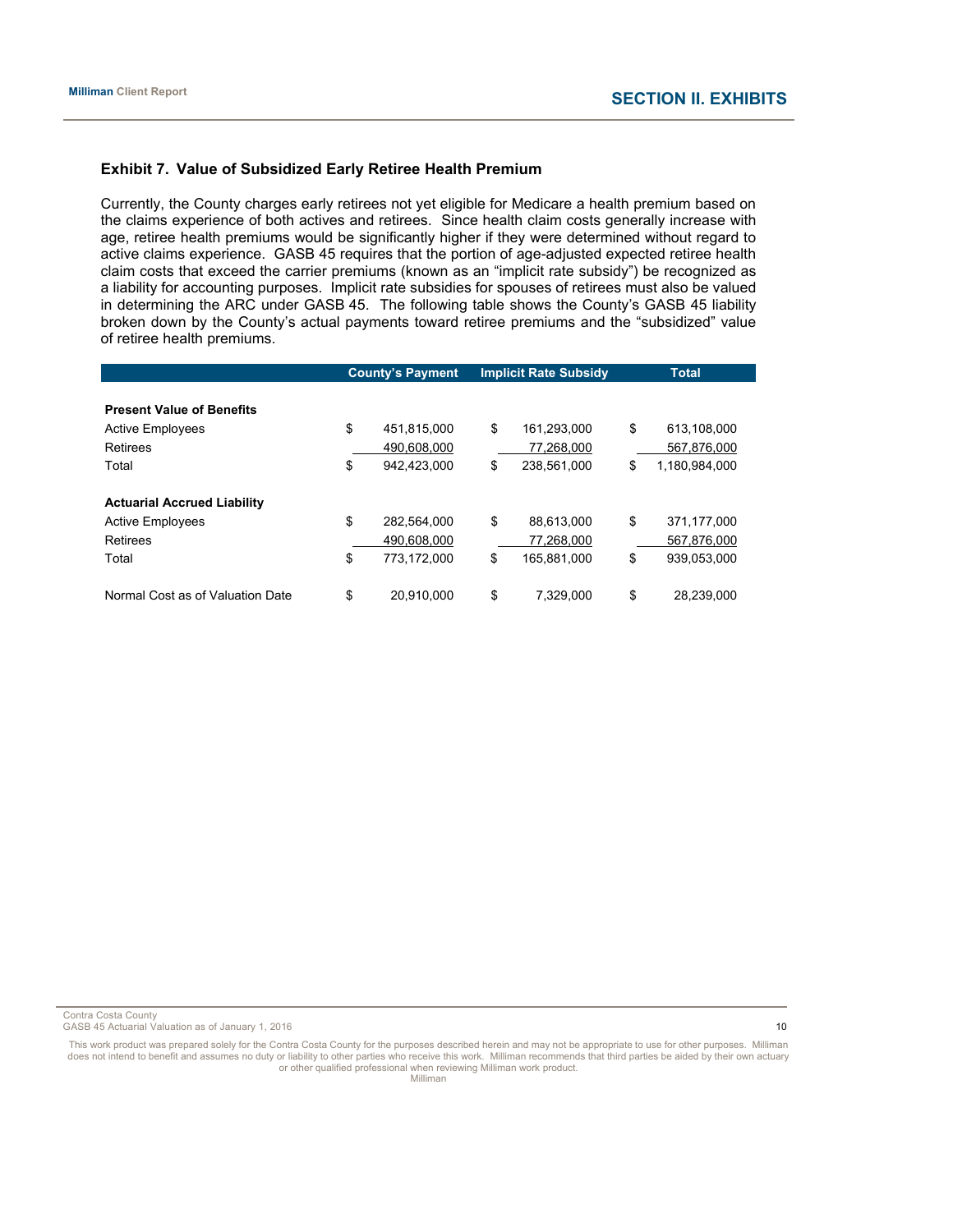# **Exhibit 8. Valuation Results – Changes from Prior Valuation**

The following exhibit shows changes of Actuarial Accrued Liability (AAL) from the prior valuation:

|                                                                                                      | <b>In Millions</b> |
|------------------------------------------------------------------------------------------------------|--------------------|
| Actuarial Accrued Liability (AAL) as of January 1, 2014                                              | 924                |
| Increase due to benefit accrued from January 1, 2014 to December 31, 2015                            | \$<br>57           |
| Decrease due to expected benefit payments made from January 1, 2014 to December 31, 2015             | (114)              |
| Increase due to decrease in the discount period from January 1, 2014 to December 31, 2015            | 105                |
| Decrease due to benefit changes for DAIA, L1230, PDOCC, and UCOA since last valuation                | (33)               |
| Decrease due to health cost increases less than expected                                             | (26)               |
| Increase due to assumption changes <sup>1</sup>                                                      | 4                  |
| Increase due to change in Actuarial Cost Method from PUC to Individual Entry Age Normal <sup>2</sup> | 11                 |
| Increase due to plan changes to current retirees with benefit frozen at the 2011 level               | 8                  |
| Increases due to other changes <sup>3</sup>                                                          |                    |
| Total change in Actuarial Accrued Liability                                                          | \$<br>15           |
| Actuarial Accrued Liability (AAL) as of January 1, 2016                                              | \$<br>939          |

1. *We updated the coverage election assumptions and health cost inflation assumptions. See Appendix C for a summary of the* 

2. This change was made to align the actuarial cost method with the method prescribed under GASB 75.<br>3. Includes changes in census data and other experience.

Contra Costa County

GASB 45 Actuarial Valuation as of January 1, 2016 11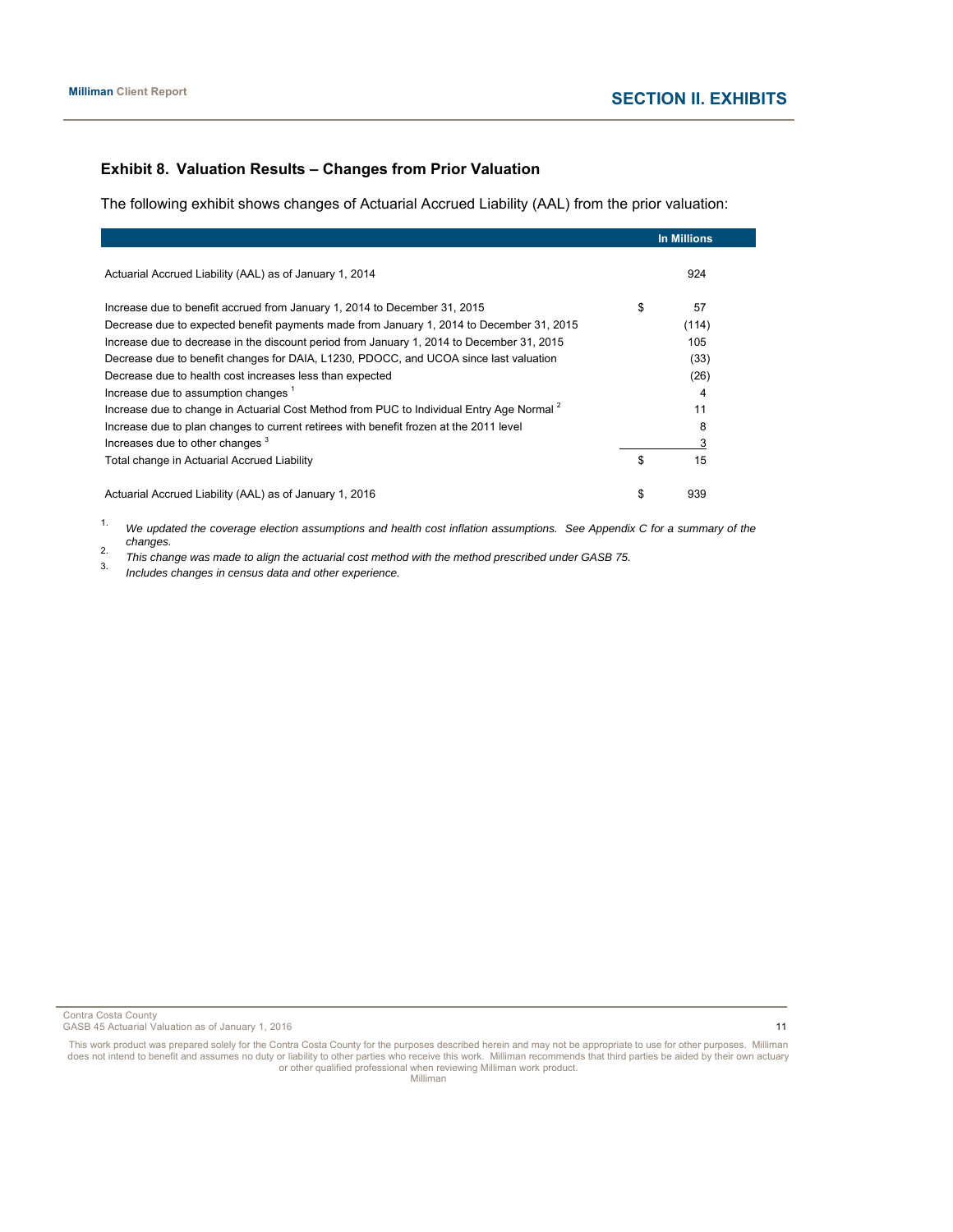#### **Appendix A. Summary of Benefits**

The following description of retiree health benefits is intended to be only a brief summary and is not complete information.

#### *Eligibility*

Currently, employees may receive retiree health benefits if they retire from the County, are receiving a pension from CCCERA, and meet certain eligibility requirements as follows:

General employees - age 50 with 10 years of pension service or age 70 with a vested pension, or after 30 years of pension service with no age requirement.

Safety employees - age 50 with 10 years of pension service or age 70 with a vested pension, or after 20 years of pension service with no age requirement.

Employees hired after December 31, 2006 and represented by the following bargaining groups (AFSCME, California Nurses Association, Deputy District Attorneys' Association, Public Defenders Association, IFPTE, Western Council of Engineers, SEIU, PEU, Probation Peace Officers Association, and Unrepresented) also must have 15 years of County service.

Employees hired on or after October 1, 2005, and represented by the Physicians' and Dentists' Organization also must have 15 years of County service.

## *Health Benefits*

Currently, eligible retirees and their dependents are covered either under the Contra Costa Health Plans, Health Net plans, Kaiser plans, or health plans sponsored by CalPERS (PEMHCA). Coverage may be provided for a retiree and surviving spouse as long as retiree and surviving spouse monthly premium contributions are paid. The County may pay a subsidy toward eligible retirees' monthly medical and dental premiums. This subsidy may vary by bargaining unit and date of hire as described in this appendix. Employees hired on or after dates described in the table below and represented by the following bargaining groups must pay the entire cost of premiums to maintain coverage.

| <b>Bargaining Unit Name</b>                         | Hire Date on or after which eligible retirees<br>must pay entire cost of premiums |
|-----------------------------------------------------|-----------------------------------------------------------------------------------|
| IFPTE, Unrepresented                                | January 1, 2009                                                                   |
| AFSCME, Western Council of Engineers, SEIU, and PEU | January 1, 2010                                                                   |
| Deputy District Attorneys Association               | December 14, 2010                                                                 |
| Probation Peace Officers Association of CCC         | January 1, 2011                                                                   |
| <b>CCC Public Defenders Association</b>             | March 1, 2011                                                                     |

All surviving spouses must pay the entire cost of premiums to maintain coverage, with the exception of the following bargaining groups for whom the surviving spouse receives the same County subsidy as the retiree (covered by CalPERS health plans): Sheriff (A8), Fire Chief (BD), Sworn Exec. Mgmt. (BS), Fire Management (HA), Deputy Sheriffs (V#, VH, VN), Fire Suppression and Prevention (4N), Fire District Safety Management (BF), and D.A. Investigators (XJ).

Contra Costa County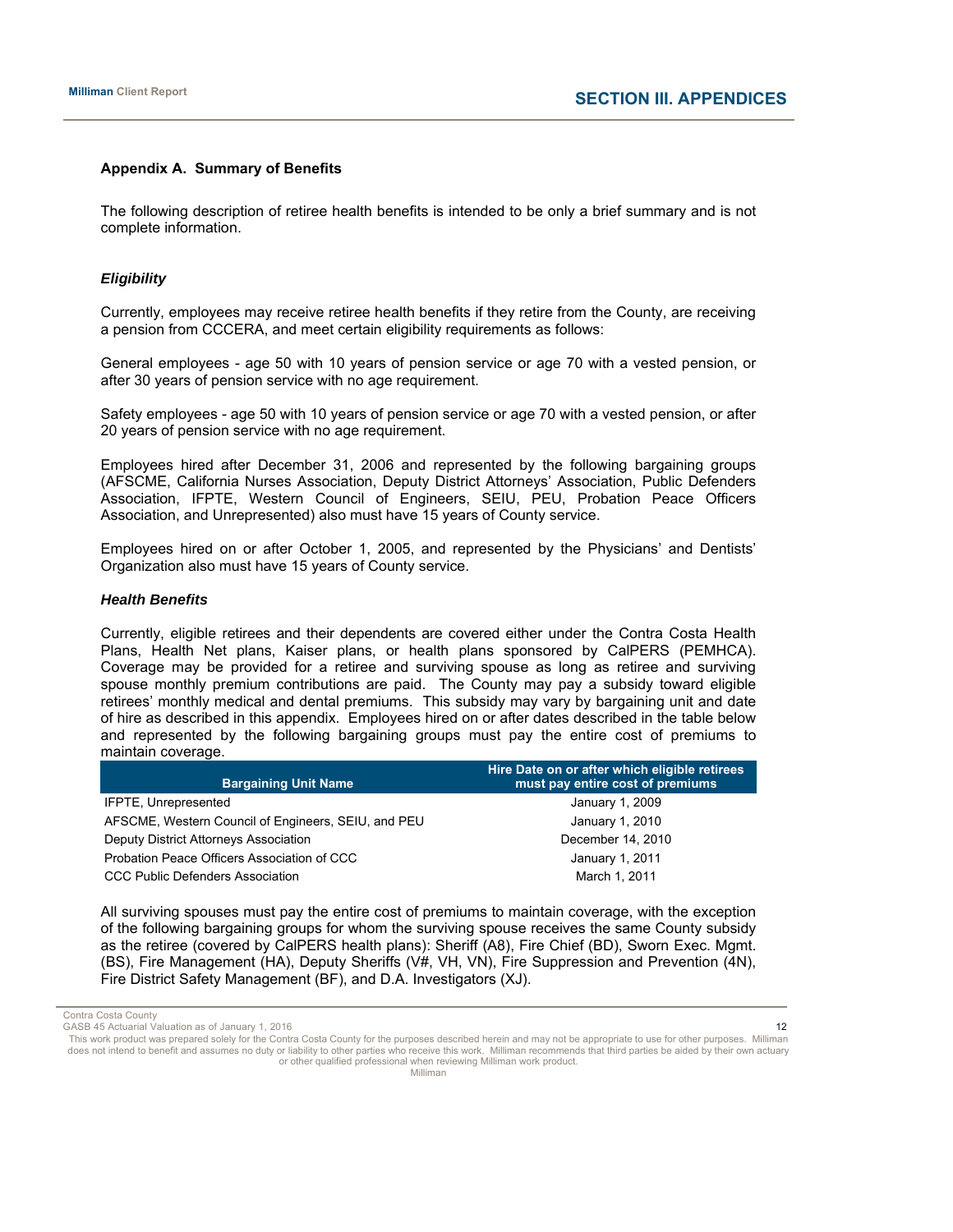### *Bargaining Units V#, VH, VN, F8 and FW*

Currently, for eligible retirees from the bargaining units listed in the table below, the County will contribute toward the cost of monthly premiums (medical and dental) an amount equal to the actual dollar monthly premium amount paid by the County as of November 30, 2013, at each coverage level, plus 50% of the actual premium increase for 2014 and all future years.

Retirees who elected dental coverage without health coverage will pay one cent (\$0.01) per month for 2013, plus 50% of the actual premium increase for 2014 and all future years.

| <b>Bargaining</b><br><b>Unit Code</b> | <b>Bargaining Unit Name</b>    | General /<br><b>Safety</b> |
|---------------------------------------|--------------------------------|----------------------------|
| F8                                    | Unrep Classified & Exempt-Othr | General                    |
| <b>FW</b>                             | Unrep CI & Ex-Sworn Peace Offc | Safety                     |
| V#                                    | Sheriff's Sworn Mgmt Unit      | Safety                     |
| VH                                    | Deputy Sheriff's Unit-Sworn    | Safety                     |
| VN                                    | Deputy Sheriff's Unit-NonSworn | General                    |

For employees hired between January 2, 2007, and September 30, 2011, and represented by the Deputy Sheriffs' Association, the County subsidy is subject to a vesting schedule as shown in the table below.

| <b>Credited Years of</b><br><b>Service</b> | <b>Percentage of Employer</b><br><b>Contribution</b> |
|--------------------------------------------|------------------------------------------------------|
| 10                                         | 50                                                   |
| 11                                         | 55                                                   |
| 12                                         | 60                                                   |
| 13                                         | 65                                                   |
| 14                                         | 70                                                   |
| 15                                         | 75                                                   |
| 16                                         | 80                                                   |
| 17                                         | 85                                                   |
| 18                                         | 90                                                   |
| 19                                         | 95                                                   |
| 20 or more                                 | 100                                                  |

Contra Costa County

GASB 45 Actuarial Valuation as of January 1, 2016 13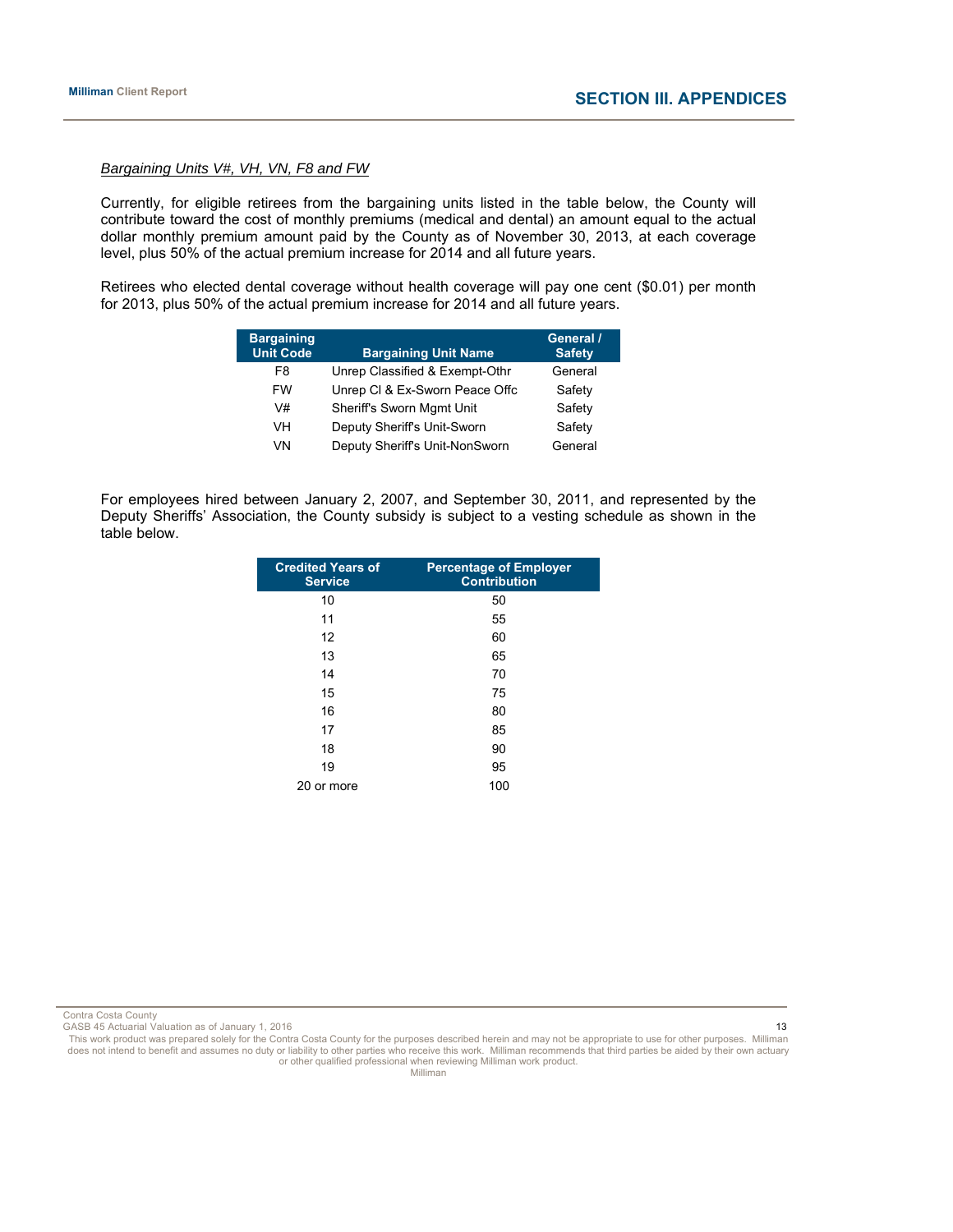#### *Bargaining Unit HA – Fire Management*

Currently, for eligible Fire Management retirees represented by United Chief Officers Association (UCOA) with bargaining unit code HA, the County will subsidize an amount equal to 80% of the CalPERS Kaiser Bay Area premium at each coverage level (employee only, employee + one, employee + two or more) for any region in which the retiree resides, but the County's subsidy will not exceed the total premium of a lower cost plan.

*Health Premium Subsidy on or after December 1, 2016*: For the plan year that begins on January 1, 2017 and each calendar year thereafter, the maximum monthly premium subsidy the District will pay for each health plan is equal to the actual dollar monthly premium subsidy that is paid by the District for that plan as of November 30, 2016. In addition, if there is an increase in the monthly premium charged by a health plan for 2017, the District and the employee will each pay fifty percent (50%) of that increase. For each plan year thereafter, and for each plan, the District and the employee will each pay fifty (50%) of the monthly premium increase above the 2016 plan premiums.

*Dental Subsidy for Retirees with Medical Coverage:* For eligible retirees from bargaining unit HA enrolled in both a medical and dental plan, for the plan year that begins on January 1, 2016, the District will pay a monthly premium subsidy for each dental plan that is equal to the actual dollar monthly premium subsidy that is paid by the District as of November 30, 2015. In addition, if there is an increase in the monthly premium charged by a dental plan for 2016, the District and the employee will each pay fifty percent (50%) of that increase. For each plan year thereafter, the District and the employee will each pay fifty percent (50%) of the monthly premium increase above the 2015 plan premium.

*Dental Subsidy for Retirees without Medical Coverage:* For eligible retirees from bargaining unit HA enrolled in a dental plan only without health coverage, beginning on January 1, 2016, the District will pay a monthly dental premium subsidy for each dental plan that is equal to the actual dollar monthly premium subsidy that is paid by the District for 2015. If there is an increase in the premium charged by a dental plan for 2016, the District and the employee will each pay fifty percent (50%) of the increase. For each plan year thereafter, the District and the employee will each pay fifty percent (50%) of the premium increase that is above the 2015 plan premium.

Contra Costa County

GASB 45 Actuarial Valuation as of January 1, 2016 14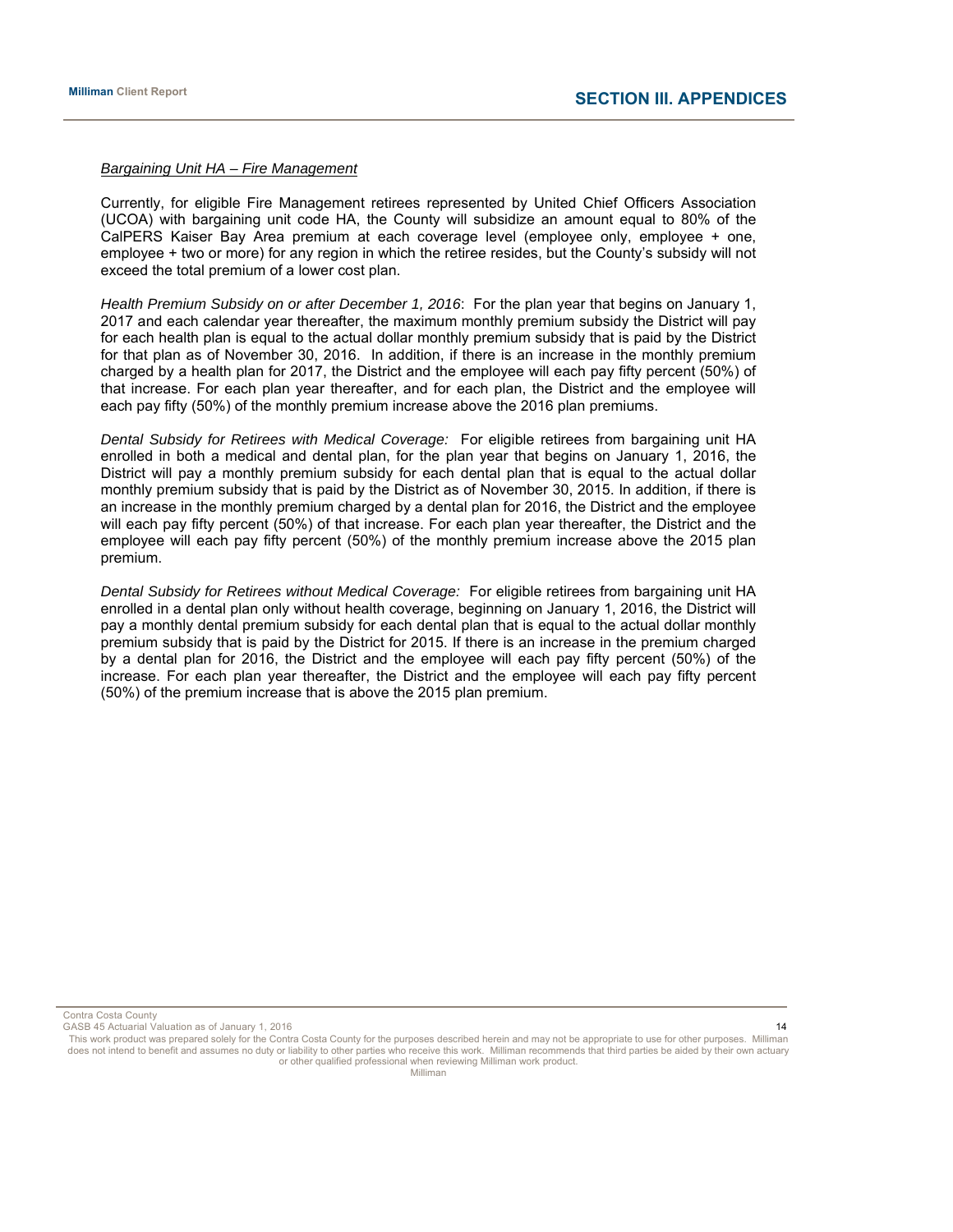#### *Bargaining Unit XJ – D.A. Investigators*

*Health Premium Subsidy:* For the plan year that begins on January 1, 2015, the County will pay the following monthly medical premium subsidy:

| Coverage                                           | <b>Monthly Premium</b><br><b>Subsidy</b> |
|----------------------------------------------------|------------------------------------------|
| Employee/Retiree/Survivor Only                     | 608.87                                   |
| Employee/Retiree/Survivor & One Dependent          | 1.217.74                                 |
| Employee/Retiree/Survivor & Two or more Dependents | 1.583.07                                 |

In addition, if there is an increase in the monthly premium charged by a health plan for 2015 that exceeds the above stated amounts, the County and the retiree will each pay fifty percent (50%) of that increase. For 2016, the County premium subsidy varies by plan depending on the actual premium increase that occurred for each plan. For each calendar year thereafter, the County and the retiree will each pay fifty percent (50%) of any premium increase for each health plan.

*Dental Premium Subsidy:* For the plan year that begins on January 1, 2015, the County will pay the following monthly dental premium subsidy:

|                 | <b>With Health</b>            | <b>Without Health</b>     |                               |                           |  |
|-----------------|-------------------------------|---------------------------|-------------------------------|---------------------------|--|
| <b>Coverage</b> | <b>Delta</b><br><b>Dental</b> | <b>DeltaCare</b><br>(PMI) | <b>Delta</b><br><b>Dental</b> | <b>DeltaCare</b><br>(PMI) |  |
| Single          | \$ 32.69                      | \$22.30                   | \$42.44                       | \$28.91                   |  |
| Family          | 73.64                         | 48.19                     | 95.62                         | 61.49                     |  |

In addition, if there is an increase in the monthly premium charged by a health plan for 2015 that exceeds the above stated amounts, the County and the retiree will each pay fifty percent (50%) of that increase. For each calendar year thereafter, the County and the retiree will each pay fifty percent (50%) of any premium increase for each dental plan.

#### *Bargaining Unit 4N - Fire Suppression and Prevention*

*Health Premium Subsidy*: For 2016 and each calendar year thereafter, the prior year's District subsidy for each medical plan and rate tier will increase by 50% of the actual premium increase in the medical plan and rate tier in which the member is enrolled.

*Dental Premium Subsidy*: For eligible retirees from bargaining unit 4N enrolled in both a medical and dental plan, the District will pay a subsidy equal to 50% of the cost of monthly dental premiums in 2016 and later. For retirees enrolled only in a dental plan, retirees are required to pay \$0.01 per month for dental coverage. For 2016 and later, the required monthly contribution from retirees would increase each year by 50% of the dental premium increase.

Contra Costa County

GASB 45 Actuarial Valuation as of January 1, 2016 15 Actual 2016 15 Actual 2016 15 Actuarial Valuation as of January 1, 2016 15 Actuarial Valuation as of January 1, 2016 15 Actual 2016 15 Actuarial Valuation as of January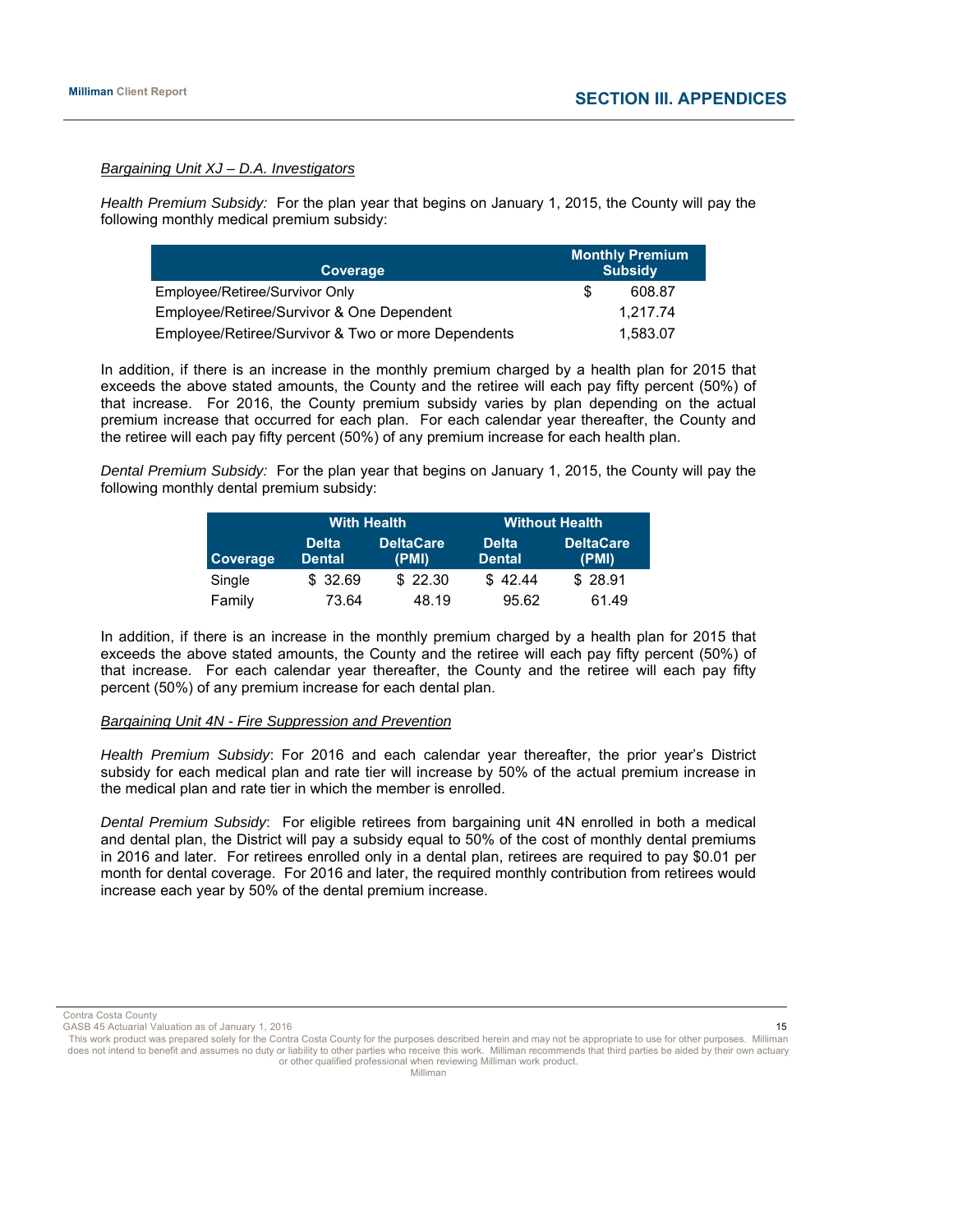#### *Bargaining Units 1P and 1R – Physicians & Dentists*

Beginning on January 1, 2015, and for each calendar year thereafter, the County will pay a monthly dollar premium subsidy for each health and dental plan (County Premium Subsidy) as defined for each plan in the table below.

| <b>Health Plan</b>                                                           | <b>Frozen Subsidy Amount</b> |
|------------------------------------------------------------------------------|------------------------------|
| Contra Costa Health Plan A                                                   |                              |
| Retiree on Basic Plan                                                        | \$<br>600.51                 |
| Retiree & 1 or more dependents on Basic Plan                                 | 1,430.76                     |
| Retiree on Medicare COB Plan                                                 | 279.22                       |
| Retiree & Spouse on Medicare COB Plan                                        | 558.44                       |
| Family, 1 on Medicare COB Plan, and 1 or more on Basic Plan                  | 1,234.35                     |
| Contra Costa Health Plan B                                                   |                              |
| Retiree on Basic Plan                                                        | \$<br>611.34                 |
| Retiree & 1 or more dependents on Basic Plan                                 | 1,452.65                     |
| Retiree on Medicare COB Plan                                                 | 287.59                       |
| Retiree & Spouse on Medicare COB Plan                                        | 575.18                       |
| Family, 1 on Medicare COB Plan, and 1 or more on Basic Plan                  | 1,271.37                     |
| Kaiser Permanente                                                            |                              |
| Retiree on Basic Plan                                                        | \$<br>614.78                 |
| Retiree & 1 or more dependents on Basic Plan                                 | 1,432.42                     |
| Retiree on Medicare Senior Advantage Plan                                    | 295.00                       |
| Retiree & 1 dependent on Medicare Senior Advantage Plan                      | 796.70                       |
| Retiree on Medicare Sr. Adv. Plan, and 1 or more dependents on Basic Plan    | 1,158.55                     |
| Health Net HMO                                                               |                              |
| Retiree on Basic Plan                                                        | \$<br>853.92                 |
| Retiree & 1 or more dependents on Basic Plan                                 | 2,094.74                     |
| Retiree on Medicare Seniority Plus Plan                                      | 514.27                       |
| Retiree & 1 dependent on Medicare Seniority Plus Plan                        | 1,028.55                     |
| Retiree on Medicare Sr. Plus Plan, and 1 or more dependents on Basic Plan    | 1,370.24                     |
| Health Net Medicare COB                                                      |                              |
| Retiree only                                                                 | \$<br>563.32                 |
| Retiree & spouse                                                             | 1,126.65                     |
| Health Net CA & Nat'l PPO - Basic Plan A                                     |                              |
| Retiree on PPO                                                               | \$<br>753.81                 |
| Retiree & 1 or more dependents on PPO Basic Plan                             | 1,790.70                     |
| Retiree on PPO Medicare Plan with Medicare Part A & B                        | 618.43                       |
| Retiree & 1 or more dependents on PPO Medicare Plan with Medicare Part A & B | 1,236.73                     |

The amount of the County subsidy that is paid for employees and eligible family members for these plans will thereafter be a set dollar amount and will not be a percentage of the premium charged by the health or dental plan. Retirees must pay for 100% of any premium increases after 2015.

Contra Costa County

GASB 45 Actuarial Valuation as of January 1, 2016 16 and 16 and 16 and 16 and 16 and 16 and 16 and 16 and 16 and 16 and 16 and 16 and 16 and 16 and 16 and 16 and 16 and 16 and 16 and 16 and 16 and 16 and 16 and 16 and 16 a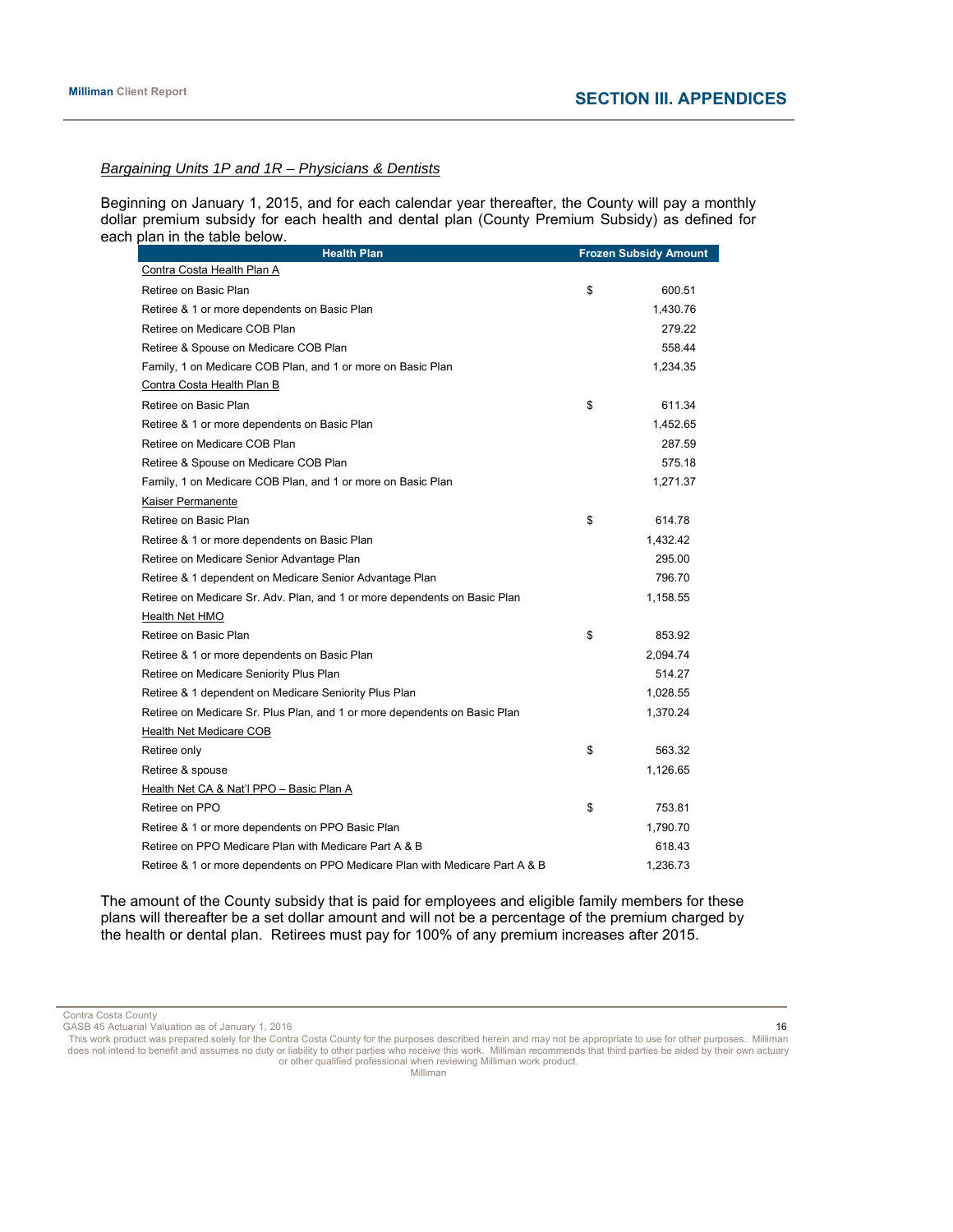#### *Bargaining Unit L3 – Registered Nurses Unit*

Currently, for eligible retirees from the bargaining unit L3, the County subsidizes a percentage of monthly premiums that varies depending on the medical and dental plan elected. Retirees retired on or before 06/30/2012 and age 65 on or before 10/31/2012 also receive reimbursement of their Medicare Part B premiums as long as the total County subsidy does not exceed 100% of the medical plan premium.

Retirees receive the following County subsidy based on the medical plan elected:

| <b>Medical Plan</b>                                                                  | <b>County Subsidy %</b><br>(Medical) | <b>County Subsidy %</b><br>(Dental) |
|--------------------------------------------------------------------------------------|--------------------------------------|-------------------------------------|
| Contra Costa Health Plan A and B                                                     |                                      |                                     |
| <b>Without Dental</b>                                                                | 98%                                  | $0\%$                               |
| <b>With Delta Dental</b>                                                             | 98%                                  | 98%                                 |
| With PMI Delta Dental                                                                | 98%                                  | 98%                                 |
| Kaiser, Health Net HMO                                                               |                                      |                                     |
| <b>Without Dental</b>                                                                | 80%                                  | 0%                                  |
| <b>With Delta Dental</b>                                                             | 80%                                  | 78%                                 |
| With PMI Delta Dental                                                                | 80%                                  | 78%                                 |
| Health Net PPO                                                                       |                                      |                                     |
| <b>Without Dental</b>                                                                | 54%*                                 | 0%                                  |
| <b>With Delta Dental</b>                                                             | $54\%$ *                             | 78%                                 |
| With PMI Delta Dental                                                                | 54%*                                 | 78%                                 |
| Dental Only<br>腳                                                                     | 0%                                   | All but \$0.01 / month              |
| Approximately 54% for 2016. Future increases are split evenly between the County and |                                      |                                     |

*the retiree.* 

Contra Costa County

GASB 45 Actuarial Valuation as of January 1, 2016 17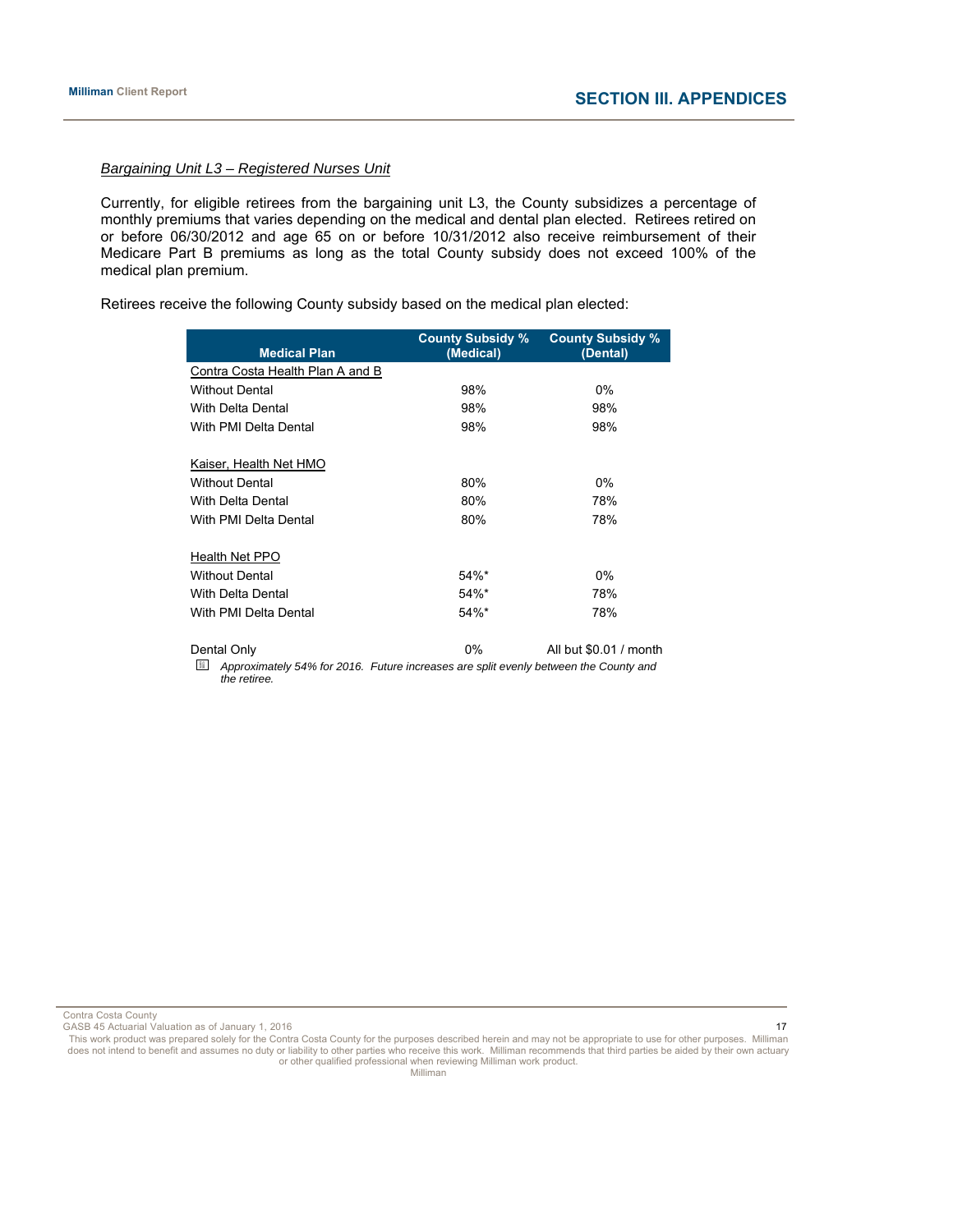### *All other Bargaining Units - County Subsidy Frozen at the 2011 Level*

Currently, eligible retirees from the following bargaining units listed may receive County subsidies towards medical and dental premiums. The subsidies are frozen at the 2011 levels shown in the tables on pages 19-20. There are no future increases to these subsidy amounts except as defined on page 19 for certain retirees who retired before January 1, 2016.

| <b>Bargaining</b><br><b>Unit Code</b> | <b>Bargaining Unit Name</b>           | General /<br><b>Safety</b> | <b>Bargaining</b><br><b>Unit Code</b> | <b>Bargaining Unit Name</b>             | General /<br><b>Safety</b> |
|---------------------------------------|---------------------------------------|----------------------------|---------------------------------------|-----------------------------------------|----------------------------|
| 1X                                    | Phys & Dnts & Optometrist Unit        | General                    | JF                                    | <b>CCC Defenders/Investigators</b>      | General                    |
| 25                                    | Social Services Unit                  | General                    | K <sub>2</sub>                        | <b>Property Appraisers Unit</b>         | General                    |
| 51                                    | Professional Engineers Unit           | General                    | K <sub>5</sub>                        | <b>Court Professional Sycs Unit</b>     | General                    |
| 99                                    | DEFAULT BARGAINING UNIT               | General                    | K <sub>6</sub>                        | <b>Supervisory Clerical Unit</b>        | General                    |
| 2D                                    | <b>Community Aide Unit</b>            | General                    | KK                                    | Income Maintence Program Unit           | General                    |
| 21                                    | Service Line Supervisors Unit         | General                    | <b>KL</b>                             | <b>Engineering Technician Unit</b>      | General                    |
| 2R                                    | <b>Superior Court Reporters-Ex</b>    | General                    | KM                                    | Sheriff's Non-Sworn Mgmt Unit           | General                    |
| 3A                                    | <b>Superior Court Clerical Unit</b>   | General                    | KU                                    | Probation Supervisors Unit              | Safety                     |
| 3B                                    | Superior Court Barg Unit-Loc1         | General                    | KZ                                    | Social Svcs Staff Special Unit          | General                    |
| 3G                                    | Deputy Clerks Unit                    | General                    | МA                                    | <b>District Attorneys' Unit</b>         | General                    |
| 3R                                    | <b>General Clerical Unit</b>          | General                    | N <sub>2</sub>                        | Property Appraisers Unit                | General                    |
| A <sub>8</sub>                        | <b>Elected Department Heads</b>       | General                    | PP                                    | Probation Unit of CCC                   | Safety                     |
| AJ                                    | <b>Elected Superior Court Judges</b>  | General                    | QA                                    | Agriculture & Animal Ctrl Unit          | General                    |
| AM                                    | <b>Elected Municipal Court Judges</b> | General                    | QB                                    | LVN/Aide Unit                           | General                    |
| AS                                    | Elected Board of Supvs Members        | General                    | QC                                    | Fam/Chld Svs Site Supv Unit             | General                    |
| B <sub>8</sub>                        | Mgmt Classes-Classified & Exem        | General                    | QE                                    | <b>Building Trades Unit</b>             | General                    |
| <b>BA</b>                             |                                       | General                    | QF                                    | Deputy Public Defender Unit/At          | General                    |
| <b>BC</b>                             | Superior Court Exempt Mgmt Gen        | General                    | QG                                    | Deputy Public Defender Unit-In          | General                    |
| <b>BD</b>                             | Mgmt Classified & Ex Dept Head        | General                    | QH                                    | Family and Children Services            | General                    |
| BF                                    | Fire District (MS) Safety Mgmt        | Safety                     | QM                                    | <b>Engineering Unit</b>                 | General                    |
| BH                                    | Superior Ct Exempt Mgmt-DH            | General                    | QP                                    |                                         | General                    |
| <b>BJ</b>                             | Sup Ct Judicial Ofcrs Ex-Mgmt         | General                    | QS                                    | <b>General Services &amp; Mtce Unit</b> | General                    |
| <b>BS</b>                             | Sheriff's Sworn Executive Mgmt        | Safety                     | QT                                    | <b>Health Services Unit</b>             | General                    |
| C <sub>8</sub>                        | Management Project-Other              | General                    | QV                                    | Investigative Unit                      | General                    |
| <b>CH</b>                             | CS Head Start Mgmt-Project            | General                    | QW                                    | Legal & Court Clerk Unit                | General                    |
| D <sub>8</sub>                        | Unrepresented Proj Class-Other        | General                    | QX                                    | Library Unit                            | General                    |
| F <sub>8</sub>                        | Unrep Classified & Exempt-Other       | General                    | QY                                    | <b>Probation Unit</b>                   | General                    |
| FC                                    | Unrep Superior Ct Clerical Exempt     | General                    | S <sub>2</sub>                        |                                         | General                    |
| <b>FD</b>                             | Unrep Superior Ct Other Exempt        | General                    | Z1                                    | <b>Supervisory Project</b>              | General                    |
| <b>FM</b>                             | Unrep Muni Ct Reporter-Exempt         | General                    | Z <sub>2</sub>                        | Non-Supervisory Project                 | General                    |
| <b>FR</b>                             | Unrep Superior Ct Reptrs-Exempt       | General                    | ZA                                    | <b>Supervisory Management</b>           | General                    |
| FS                                    | Unrep CI & Ex Student Workers         | General                    | ZB                                    | Non-Supervisory Management              | General                    |
| <b>FX</b>                             | <b>Unrep Exempt Medical Staff</b>     | General                    | ZL                                    | <b>Supervisory Nurse</b>                | General                    |
| <b>JD</b>                             | <b>CCC Defenders/Attorneys</b>        | General                    | ZN                                    | Non-Supervisory Nurse                   | General                    |

Contra Costa County

GASB 45 Actuarial Valuation as of January 1, 2016 18 and 18 and 18 and 18 and 18 and 18 and 18 and 18 and 18 and 18 and 18 and 18 and 18 and 18 and 18 and 18 and 18 and 18 and 18 and 18 and 18 and 18 and 18 and 18 and 18 a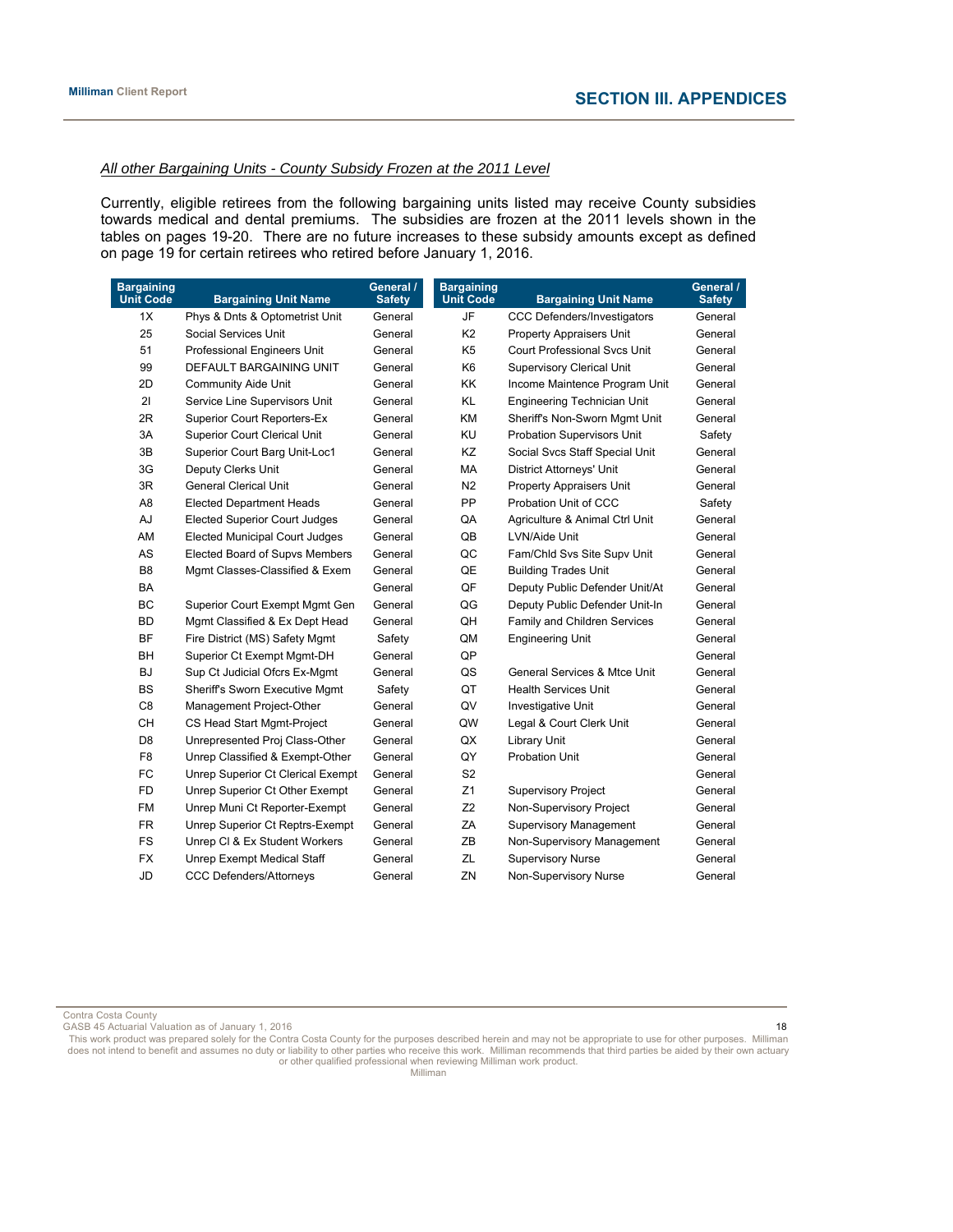#### Health Insurance Premium Rates (non-PEMHCA)

The following table shows monthly retiree health insurance premiums for the 2016 calendar year for coverage under various health plans sponsored by Contra Costa County, and the County's subsidies as frozen at the 2011 level.

Effective January 1, 2017, the medical premium tier structure is expected to change from two tiers (retiree only, retiree plus one or more dependents) to three tiers (retiree only, retiree plus one dependent, and retiree plus two or more dependents) for Non-Medicare Retirees. Effective when the three tier system goes into effect for Non-Medicare retirees, the County's premium caps established in 2011 will continue to apply for single and two party coverage: "retiree only" cap for single coverage and retiree plus one or more dependent cap applies for the retiree plus one dependent tier. For certain retirees who retired before January 1, 2016, the County will increase the monthly medical plan premium subsidies for the new non-Medicare Retiree plus Two or More Dependents tier (defined as Tier III) by \$150. For retirees retiring on or after January 1, 2016, the County subsidy for Tier III will be the same as for Tier II as shown in the table below.

Effective January 1, 2021 for certain retirees who retired before January 1, 2016, the amount of the County monthly medical plan premium subsidy will increase by \$25 for the Medicare retiree only tier and for the retiree plus one or more dependents on Medicare tier.

| <b>Medical Plan</b>                                     | County's<br><b>Subsidy</b><br>(Frozen in<br>2011) | 2016<br><b>Premium Rate</b> | County's<br><b>Subsidy for</b><br>2016 | <b>Retiree's</b><br>Share for 2016 |  |
|---------------------------------------------------------|---------------------------------------------------|-----------------------------|----------------------------------------|------------------------------------|--|
| Contra Costa Health Plan A                              |                                                   |                             |                                        |                                    |  |
| Retiree on Basic Plan                                   | \$<br>509.92                                      | \$<br>709.06                | \$<br>509.92                           | \$<br>199.14                       |  |
| Retiree & 1 or more dependents on Basic Plan            | 1.214.90                                          | 1.689.37                    | 1.214.90                               | 474.47                             |  |
| Retiree on Medicare Coordination of Benefits (COB) Plan | 420.27                                            | 326.13                      | 326.12                                 | 0.01                               |  |
| Retiree & 1 or more dependents on Medicare COB Plan     | 1.035.60                                          | 652.26                      | 652.25                                 | 0.01                               |  |
| Contra Costa Health Plan B                              |                                                   |                             |                                        |                                    |  |
| Retiree on Basic Plan                                   | 528.50                                            | 786.01                      | 528.50                                 | 257.51                             |  |
| Retiree & 1 or more dependents on Basic Plan            | 1.255.79                                          | 1.867.68                    | 1.255.79                               | 611.89                             |  |
| Retiree on Medicare COB Plan                            | 444.63                                            | 335.91                      | 335.90                                 | 0.01                               |  |
| Retiree & 1 or more dependents on Medicare COB Plan     | 1,088.06                                          | 671.82                      | 671.81                                 | 0.01                               |  |
| Kaiser Permanente - Plan A                              |                                                   |                             |                                        |                                    |  |
| Retiree on Basic Plan                                   | 478.91                                            | 819.43                      | 478.91                                 | 340.52                             |  |
| Retiree & 1 or more dependents on Basic Plan            | 1,115.84                                          | 1,910.33                    | 1,115.84                               | 794.49                             |  |
| Retiree on Medicare COB Plan                            | 263.94                                            | 296.67                      | 263.94                                 | 32.73                              |  |
| Retiree & 1 dependent on Medicare COB Plan              | 712.79                                            | 802.02                      | 712.79                                 | 89.23                              |  |
| Retiree & 2 dependents on Medicare COB Plan             | 1,161.65                                          | 1,305.13                    | 1,161.65                               | 143.48                             |  |
| Kaiser Permanente - Plan B                              |                                                   |                             |                                        |                                    |  |
| Retiree on Basic Plan                                   | 478.91                                            | 656.63                      | 478.91                                 | 177.72                             |  |
| Retiree & 1 or more dependents on Basic Plan            | 1.115.84                                          | 1.529.95                    | 1,115.84                               | 414.11                             |  |
| Retiree on Medicare COB Plan                            | 263.94                                            | 225.18                      | 225.17                                 | 0.01                               |  |
| Retiree & 1 dependent on Medicare COB Plan              | 712.79                                            | 608.00                      | 607.99                                 | 0.01                               |  |
| Retiree & 2 dependents on Medicare COB Plan             | 1,161.65                                          | 988.89                      | 988.88                                 | 0.01                               |  |

Contra Costa County

GASB 45 Actuarial Valuation as of January 1, 2016 19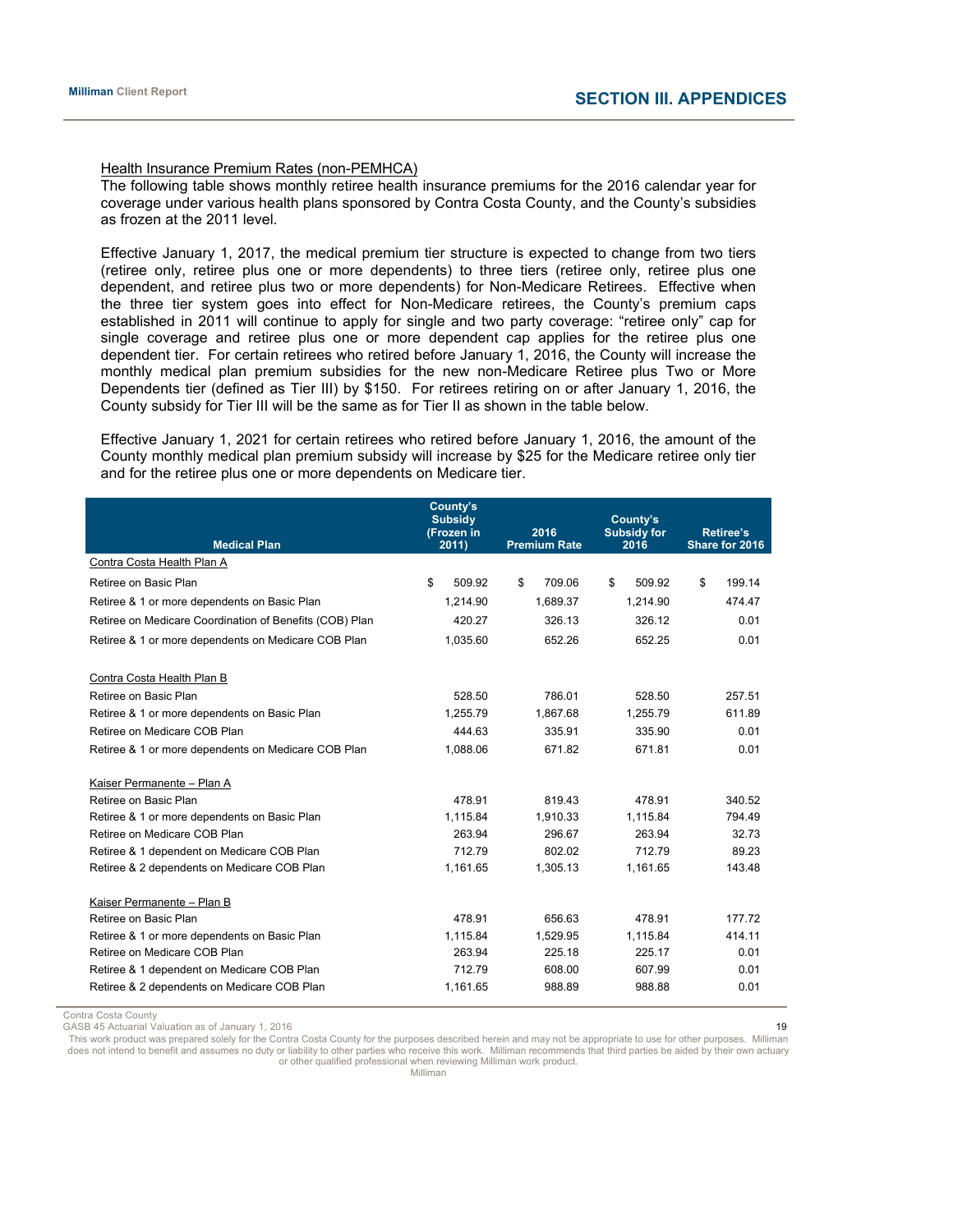# **Health Insurance Premium Rates (continued)**

|                                                                                 | County's<br><b>Subsidy</b><br>(Frozen in | 2016                | County's<br><b>Subsidy for</b> | <b>Retiree's</b> |  |
|---------------------------------------------------------------------------------|------------------------------------------|---------------------|--------------------------------|------------------|--|
| <b>Medical Plan</b>                                                             | 2011)                                    | <b>Premium Rate</b> | 2016                           | Share for 2016   |  |
| Health Net HMO - Plan A                                                         |                                          |                     |                                |                  |  |
| Retiree on Basic Plan                                                           | 627.79                                   | 1,294.30            | 627.79                         | 666.51           |  |
| Retiree & 1 or more dependents on Basic Plan                                    | 1,540.02                                 | 3,175.02            | 1,540.02                       | 1,635.00         |  |
| Retiree on Medicare Seniority Plus Plan                                         | 409.69                                   | 545.59              | 409.69                         | 135.90           |  |
| Retiree & 1 dependent on Medicare Seniority Plus Plan                           | 819.38                                   | 1.091.18            | 819.38                         | 271.80           |  |
| Retiree & 2 dependents on Medicare Seniority Plus Plan                          | 1,229.07                                 | 1,636.76            | 1,229.07                       | 407.69           |  |
| Health Net HMO - Plan B                                                         |                                          |                     |                                |                  |  |
| Retiree on Basic Plan                                                           | 627.79                                   | 900.03              | 627.79                         | 272.24           |  |
| Retiree & 1 or more dependents on Basic Plan                                    | 1,540.02                                 | 2,207.86            | 1,540.02                       | 667.84           |  |
| Retiree on Medicare Seniority Plus Plan                                         | 409.69                                   | 458.02              | 409.69                         | 48.33            |  |
| Retiree & 1 dependent on Medicare Seniority Plus Plan                           | 819.38                                   | 916.04              | 819.38                         | 96.66            |  |
| Retiree & 2 dependents on Medicare Seniority Plus Plan                          | 1,229.07                                 | 1,374.06            | 1,229.07                       | 144.99           |  |
| <b>Health Net Medicare COB</b>                                                  |                                          |                     |                                |                  |  |
| Retiree only                                                                    | \$<br>467.13                             | \$<br>659.04        | \$<br>467.13                   | 191.91<br>\$     |  |
| Retiree & spouse                                                                | 934.29                                   | 1,318.08            | 934.29                         | 383.79           |  |
| Health Net CA & Nat'l PPO - Basic Plan A                                        |                                          |                     |                                |                  |  |
| Retiree on PPO                                                                  | 604.60                                   | 1,699.52            | 604.60                         | 1,094.92         |  |
| Retiree & 1 or more dependents on PPO Basic Plan                                | 1,436.25                                 | 4,037.34            | 1,436.25                       | 2,601.09         |  |
| Retiree on PPO Medicare Plan with Medicare Part A & B                           | 563.17                                   | 987.65              | 563.17                         | 424.48           |  |
| Retiree & 1 or more dependents on PPO Medicare Plan with<br>Medicare Part A & B | 1,126.24                                 | 1,975.31            | 1,126.24                       | 849.07           |  |
| Health Net CA & Nat'l PPO - Basic Plan B                                        |                                          |                     |                                |                  |  |
| Retiree on PPO                                                                  | 604.60                                   | 1,529.99            | 604.60                         | 925.39           |  |
| Retiree & 1 or more dependents on PPO Basic Plan                                | 1,436.25                                 | 3,634.58            | 1,436.25                       | 2,198.33         |  |
| Retiree on PPO Medicare Plan with Medicare Part A & B                           | 563.17                                   | 897.02              | 563.17                         | 333.85           |  |
| Retiree & 1 or more dependents on PPO Medicare Plan with<br>Medicare Part A & B | 1,126.24                                 | 1,794.04            | 1,126.24                       | 667.80           |  |

Contra Costa County GASB 45 Actuarial Valuation as of January 1, 2016 20

This work product was prepared solely for the Contra Costa County for the purposes described herein and may not be appropriate to use for other purposes. Milliman does not intend to benefit and assumes no duty or liability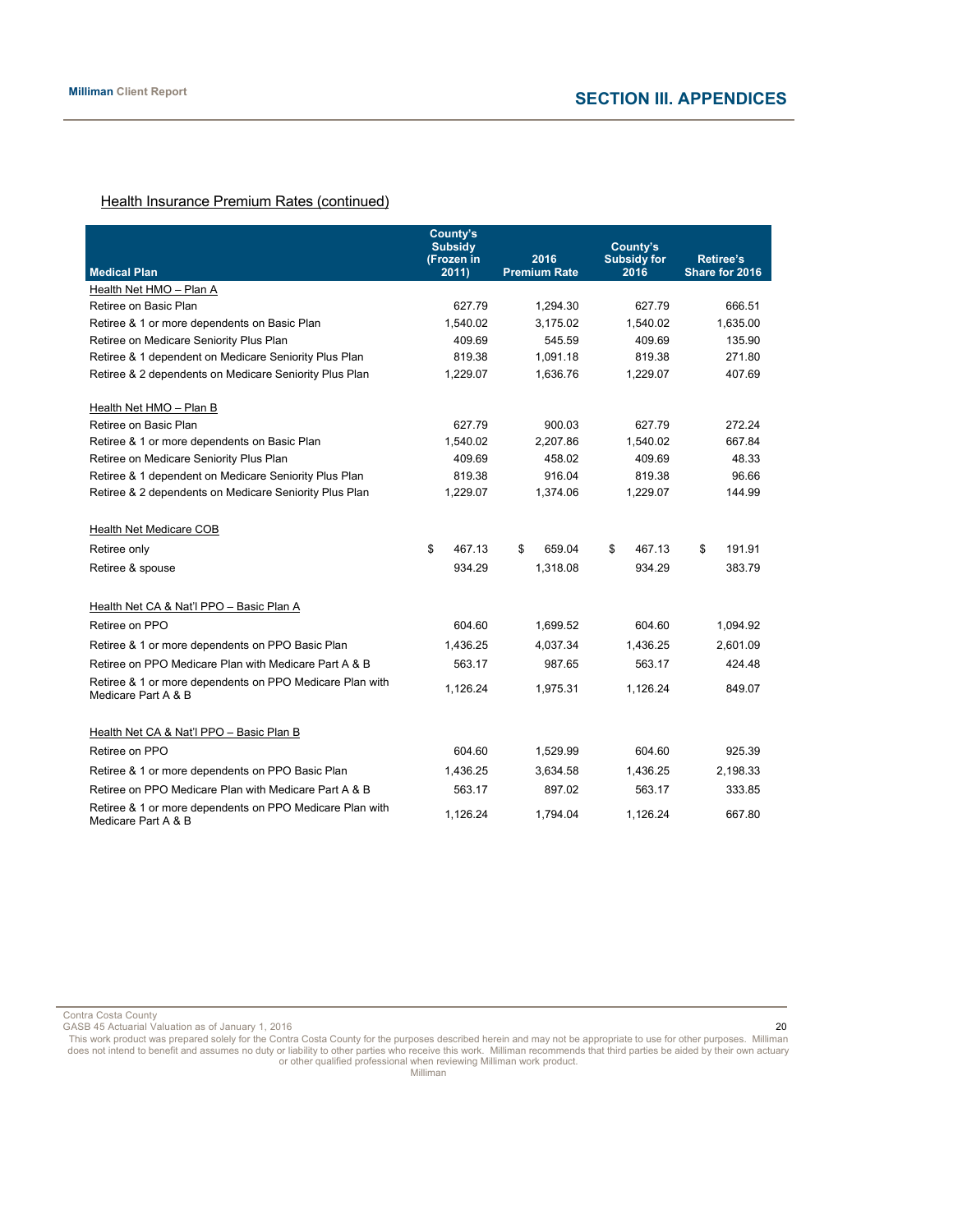#### PEMHCA Health Plan Premium Rates

Eligible retirees from the bargaining units 4N, A8, B8, BD, BF, BS, F8, FW, HA, V#, VH, VN, and XJ can choose to enroll in health plans sponsored by CalPERS based on their residence region (Bay Area, Sacramento, Los Angeles, Northern California, Southern California and Out of State of California). The following table shows the monthly Bay Area retiree health insurance premiums for the 2016 calendar year:

|                             | <b>Monthly Premium Rates - 2016</b> |          |  |                    |          |          |  |                    |    |               |  |                    |
|-----------------------------|-------------------------------------|----------|--|--------------------|----------|----------|--|--------------------|----|---------------|--|--------------------|
|                             | <b>Single</b>                       |          |  |                    | 2-Party  |          |  |                    |    | <b>Family</b> |  |                    |
|                             | Under 65                            |          |  | Over <sub>65</sub> | Under 65 |          |  | Over <sub>65</sub> |    | Under 65      |  | Over <sub>65</sub> |
|                             |                                     |          |  |                    |          |          |  |                    |    |               |  |                    |
| <b>Blue Shield</b>          | \$                                  | 1,016.18 |  | n/a                | \$       | 2,032.36 |  | n/a                | \$ | 2,642.07      |  | n/a                |
| <b>Blue Shield NetValue</b> |                                     | 1.033.86 |  | n/a                |          | 2.067.72 |  | n/a                |    | 2.688.04      |  | n/a                |
| Kaiser                      |                                     | 746.47   |  | 297.23             |          | 1.492.94 |  | 594.46             |    | 1,940.82      |  | 891.69             |
| PERSCare                    |                                     | 889.27   |  | 408.04             |          | 1.778.54 |  | 816.08             |    | 2.312.10      |  | 1.224.12           |
| <b>PERS Choice</b>          |                                     | 798.36   |  | 366.38             |          | 1.596.72 |  | 732.76             |    | 2.075.74      |  | 1,099.14           |
| <b>PERS Select</b>          |                                     | 730.07   |  | 366.38             |          | 1.460.14 |  | 732.76             |    | 1.898.18      |  | 1,099.14           |
| Anthem HMO Select           |                                     | 721.79   |  | n/a                |          | 1.443.58 |  | n/a                |    | 1.876.65      |  | n/a                |
| Anthem HMO Traditional      |                                     | 855.42   |  | n/a                |          | 1.710.84 |  | n/a                |    | 2,224.09      |  | n/a                |
| <b>Health Net SMARTCare</b> |                                     | 808.44   |  | n/a                |          | 1.616.88 |  | n/a                |    | 2,101.94      |  | n/a                |
| United Healthcare           |                                     | 955.44   |  | 320.98             |          | 1.910.88 |  | 641.96             |    | 2.484.14      |  | 962.94             |
| <b>PORAC</b>                |                                     | 699.00   |  | 442.00             |          | 1.399.00 |  | 881.00             |    | 1,789.00      |  | 1,408.00           |
| <b>CCHP</b>                 |                                     | 837.46   |  | 716.08             |          | 1.674.92 |  | 1,432.16           |    | 2.177.40      |  | 2.148.24           |

Effective January 1, 2016, CalPERS no longer offer Medicare Advantage plan coverage through Anthem Blue Shield, and added HealthNet as a new carrier to offer non-Medicare coverage.

# Dental Plan Premiums

The following table shows monthly retiree dental insurance premiums for the 2016 calendar year. County subsidies vary based on retiree's medical plan enrollment election and bargaining unit upon retirement.

| <b>Plan</b>                           | <b>Monthly Premiums</b> |
|---------------------------------------|-------------------------|
|                                       |                         |
| Delta Dental - \$1,800 Annual Maximum |                         |
| Retiree                               | \$44.27                 |
| Family                                | 100.00                  |
| Delta Dental - \$1,600 Annual Maximum |                         |
| Retiree                               | \$42.45                 |
| Family                                | 95.63                   |
| Delta Care (PMI)                      |                         |
| Retiree                               | \$29.06                 |
| Family                                | 62.81                   |

Contra Costa County

GASB 45 Actuarial Valuation as of January 1, 2016 21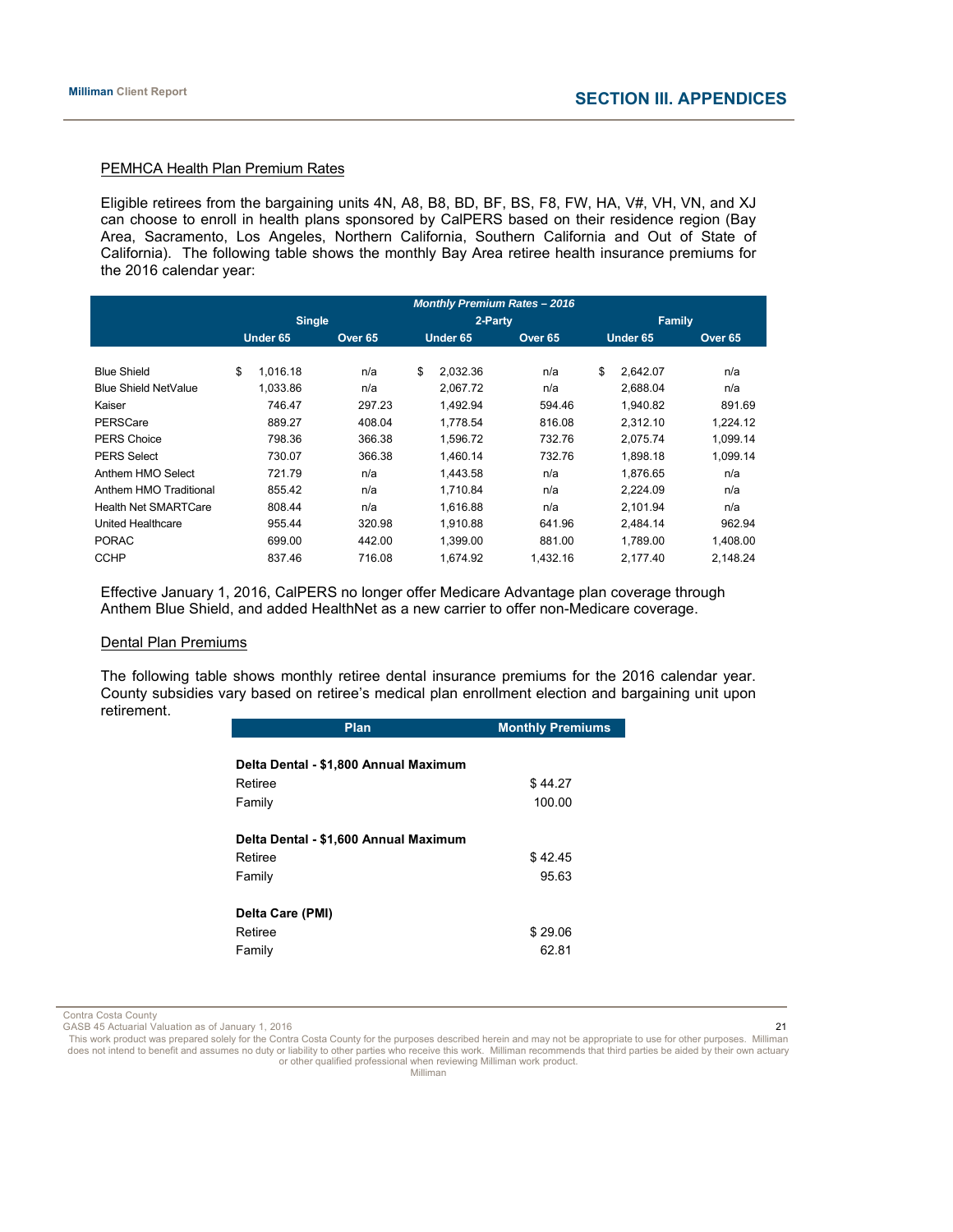#### **Appendix B. Actuarial Cost Method and Assumptions**

**Actuarial Cost Method** The actuarial cost method used for determining the benefit obligations is the individual Entry Age Normal Cost Method. Under the principles of this method, the actuarial present value of the projected benefits of each individual included in the valuation is allocated as a level percentage of expected salary for each year of employment between entry age (defined as age at hire) and assumed exit.

The portion of this actuarial present value allocated to a valuation year is called the normal cost. The portion of this actuarial present value not provided for at a valuation date by the sum of (a) the actuarial value of the assets, and (b) the actuarial present value of future normal costs is called the Unfunded Actuarial Accrued Liability (UAAL).

The Actuarial Value of Assets is equal to the market value of assets as of the valuation date. In determining the Annual Required Contribution, the Unfunded AAL is amortized as a level dollar amount over 30 years on a "closed" basis. There are 22 years remaining in the amortization period as of January 1, 2016. The actuarial assumptions are summarized below.

#### *Economic Assumptions*

# *Discount Rate (Liabilities)* 5.70%

We have used a discount rate of 5.70% in this valuation to reflect the County's current policy of partially funding its OPEB liabilities. This rate is derived based on the fund's investment policy, level of partial funding, and includes a 2.50% long-term inflation assumption. County OPEB Irrevocable Trust assets are invested in the Public Agency Retirement Services' Highmark Portfolio. Based on the portfolio's target allocation (shown below), the average return of Trust assets over the next 50 years is expected to be 6.13%, which would be an appropriate discount rate if the County's annual contribution is equal to the ARC. If the County were to elect not to fund any amount to a Trust, the discount rate would be based on the expected return of the County's general fund (we have assumed a long term return of 3.50% for the County's general fund). Since the County is partially funding the Trust with a contribution of \$20 million per year, we used a blended discount rate of 5.70%. This is the same discount rate used in the January 1, 2014 actuarial valuation.

| <b>Asset Class</b>                                 | <b>Expected 1-Year</b><br><b>Nominal Return</b> | <b>Targeted Asset</b><br><b>Allocation</b> |
|----------------------------------------------------|-------------------------------------------------|--------------------------------------------|
| Domestic Equity Large Cap                          | 7.63%                                           | 17.0%                                      |
| Domestic Equity Mid Cap                            | 8.21%                                           | $6.0\%$                                    |
| Domestic Equity Small Cap                          | 8.81%                                           | 8.0%                                       |
| U.S. Fixed Income                                  | 5.00%                                           | 38.0%                                      |
| International                                      | 8.60%                                           | $9.0\%$                                    |
| Global Equity (Developed)                          | 8.21%                                           | 7.0%                                       |
| <b>Real Estate</b>                                 | 7.71%                                           | 4.0%                                       |
| Cash                                               | 3.27%                                           | $1.0\%$                                    |
| Alternatives                                       | 4.57%                                           | 10.0%                                      |
| Expected Geometric Median Annual Return (50 years) |                                                 | 6.13%                                      |

Contra Costa County 

GASB 45 Actuarial Valuation as of January 1, 2016 22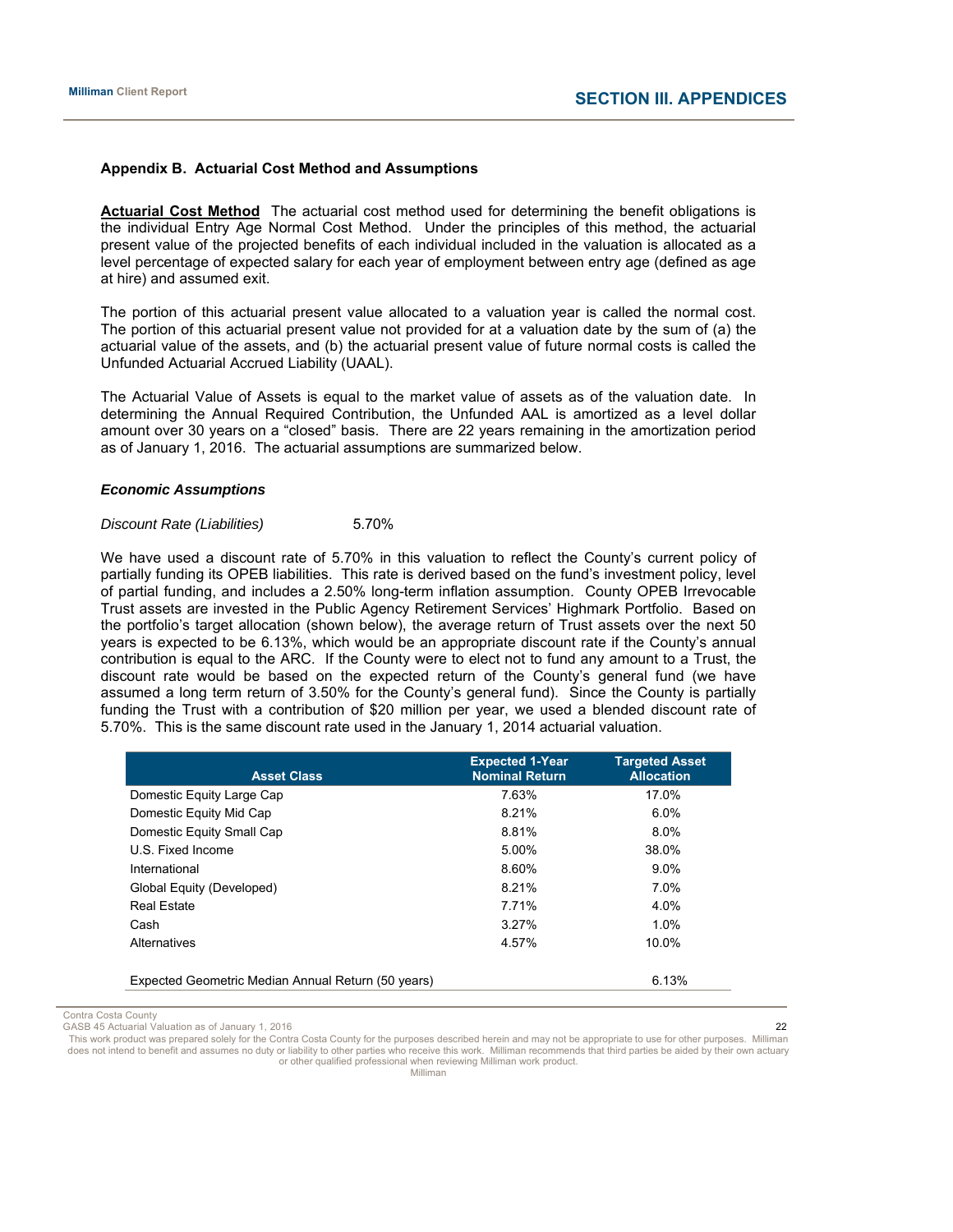*Assumed Salary Increases (Applied to Individual Entry Age Normal Cost Method)*

The assumed annual rates of compensation increases used for the EAN actuarial cost method are the same as the assumption used in the December 31, 2014 CCCERA Actuarial Valuation.

| <b>Years of Service</b> | <b>General</b> | <b>Safety</b> |
|-------------------------|----------------|---------------|
| Less than 1             | 13.50%         | 14.00%        |
| 1                       | 10.50%         | 10.50%        |
| 2                       | 8.75%          | 9.25%         |
| 3                       | 7.25%          | 8.00%         |
| 4                       | 6.25%          | 6.25%         |
| 5                       | 5.50%          | 5.00%         |
| 6                       | 5.25%          | 4.75%         |
| 7                       | 5.00%          | 4.75%         |
| 8 or more               | 4.75%          | 4.75%         |

#### *Demographic Assumptions*

Below is a summary of the assumed rates for mortality, retirement, disability and withdrawal, which are consistent with assumptions used in the December 31, 2014 CCCERA Actuarial Valuation. These assumptions were adopted by CCCERA in connection with a study of experience during 2010-2012.

# *Pre / Post Retirement Mortality*

| Healthy:       | For General Members: RP-2000 Combined Healthy Mortality Table projected to 2030<br>with Scale AA, set back one year.                                                          |
|----------------|-------------------------------------------------------------------------------------------------------------------------------------------------------------------------------|
|                | For Safety Members: RP-2000 Combined Healthy Mortality Table projected to 2030<br>with Scale AA, set back two years.                                                          |
| Disabled:      | For General Members: RP-2000 Combined Healthy Mortality Table projected to 2030<br>with Scale AA, set forward six years for males and set forward seven years for<br>females. |
|                | For Safety Members: RP-2000 Combined Healthy Mortality Table projected to 2030<br>with Scale AA, set forward three years.                                                     |
| Beneficiaries: | Beneficiaries are assumed to have the same mortality as a General Member of the<br>opposite sex who had taken a service (non-disability) retirement.                          |

# *Disability*

| Age | <b>General Tier 3/</b><br><b>PEPRA</b> | <b>Safety (All Tiers)</b> |
|-----|----------------------------------------|---------------------------|
| 20  | 0.01%                                  | 0.02%                     |
| 25  | 0.02%                                  | 0.22%                     |
| 30  | 0.03%                                  | 0.42%                     |
| 35  | 0.05%                                  | 0.56%                     |
| 40  | 0.08%                                  | 0.66%                     |
| 45  | 0.13%                                  | 0.94%                     |
| 50  | 0.17%                                  | 2.54%                     |

Contra Costa County

GASB 45 Actuarial Valuation as of January 1, 2016 23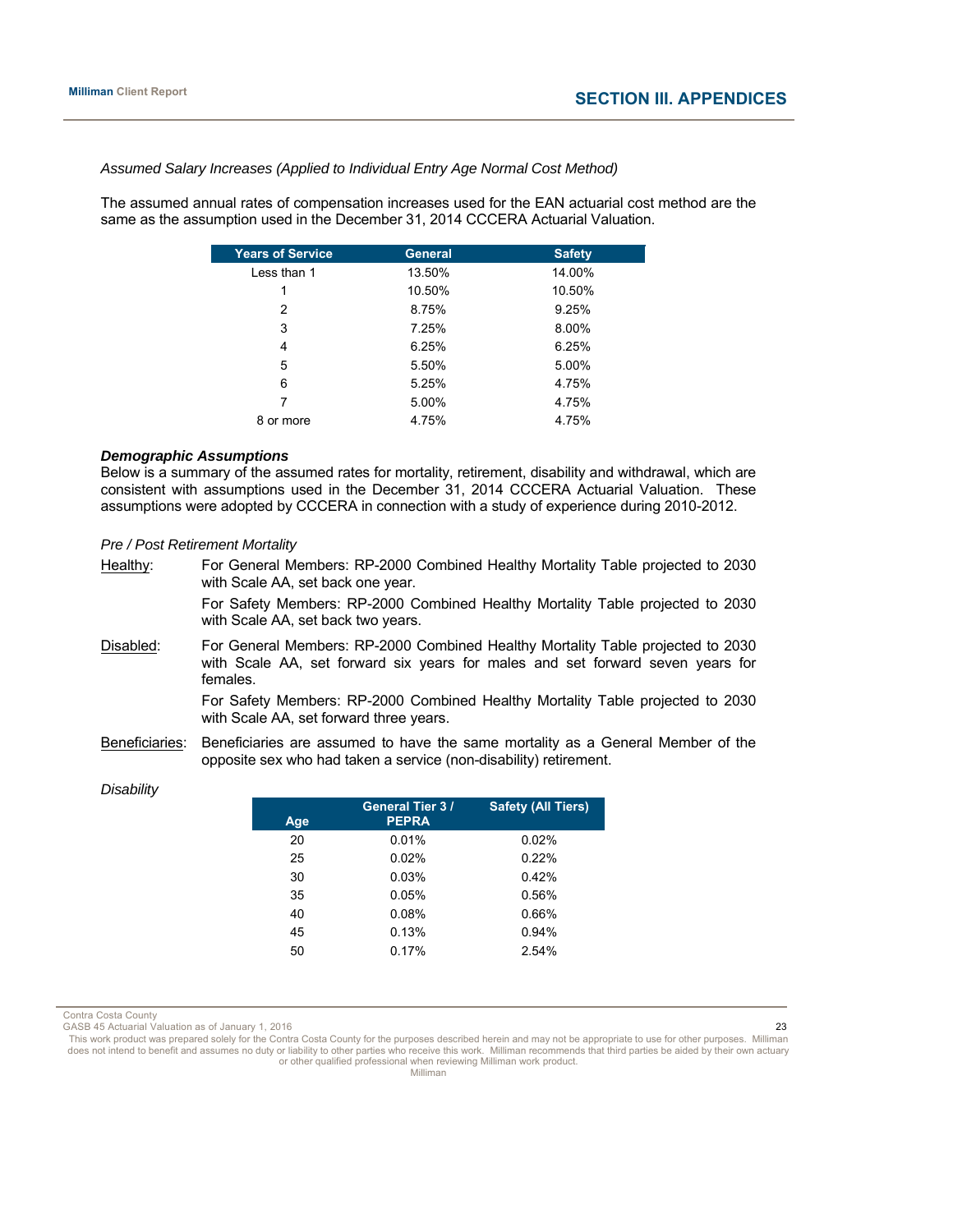*Retirement –* For this valuation, we have applied the Tier 3 rates for all General employees and Tier A rates for all Safety employees since nearly all current employees are in these two pension tiers, with the exception of those who were hired after January 1, 2013 as the PEPRA tiers.

| Age       | <b>General</b><br>Tier 3 | <b>General</b><br><b>PEPRA</b> | <b>Safety</b><br><b>Tier A</b> | <b>Safety</b><br><b>PEPRA</b> |
|-----------|--------------------------|--------------------------------|--------------------------------|-------------------------------|
| 45        | 0%                       | 0%                             | 2%                             | 0%                            |
| 46        | 0%                       | 0%                             | 2%                             | 0%                            |
| 47        | $0\%$                    | 0%                             | 7%                             | 0%                            |
| 48        | 0%                       | 0%                             | 7%                             | 0%                            |
| 49        | 0%                       | 0%                             | 20%                            | 0%                            |
| 50        | 4%                       | 0%                             | 25%                            | 5%                            |
| 51        | 3%                       | 0%                             | 25%                            | 4%                            |
| 52        | 3%                       | 2%                             | 25%                            | 4%                            |
| 53        | 5%                       | 3%                             | 25%                            | 5%                            |
| 54        | 5%                       | 3%                             | 25%                            | 5%                            |
| 55        | 10%                      | 5%                             | 30%                            | 6%                            |
| 56        | 10%                      | 5%                             | 25%                            | 8%                            |
| 57        | 10%                      | 6%                             | 25%                            | 12%                           |
| 58        | 12%                      | 8%                             | 35%                            | 18%                           |
| 59        | 12%                      | 9%                             | 35%                            | 20%                           |
| 60        | 15%                      | 10%                            | 40%                            | 20%                           |
| 61        | 20%                      | 14%                            | 40%                            | 20%                           |
| 62        | 27%                      | 21%                            | 40%                            | 20%                           |
| 63        | 27%                      | 21%                            | 40%                            | 20%                           |
| 64        | 30%                      | 21%                            | 40%                            | 100%                          |
| 65        | 40%                      | 27%                            | 100%                           | 100%                          |
| $66 - 69$ | 40%                      | 33%                            | 100%                           | 100%                          |
| $70 - 74$ | 40%                      | 50%                            | 100%                           | 100%                          |
| 75        | 100%                     | 100%                           | 100%                           | 100%                          |

*Withdrawal* – Sample probabilities of terminating employment with the County are shown below for selected years of County service.

| <b>Years of Service</b> | <b>General</b> | <b>Safety</b> |
|-------------------------|----------------|---------------|
| Less than 1             | 13.50%         | 11.50%        |
| 1                       | 9.00%          | 6.50%         |
| 2                       | 9.00%          | 5.00%         |
| 3                       | $6.00\%$       | 4.00%         |
| 4                       | 4.50%          | 3.50%         |
| 5                       | 4.00%          | 3.00%         |
| 10                      | 2.75%          | 1.90%         |
| 15                      | 2.10%          | 1.40%         |
| 20 or more              | 2.00%          | 1.00%         |

Contra Costa County

GASB 45 Actuarial Valuation as of January 1, 2016 24

This work product was prepared solely for the Contra Costa County for the purposes described herein and may not be appropriate to use for other purposes. Milliman<br>does not intend to benefit and assumes no duty or liabilit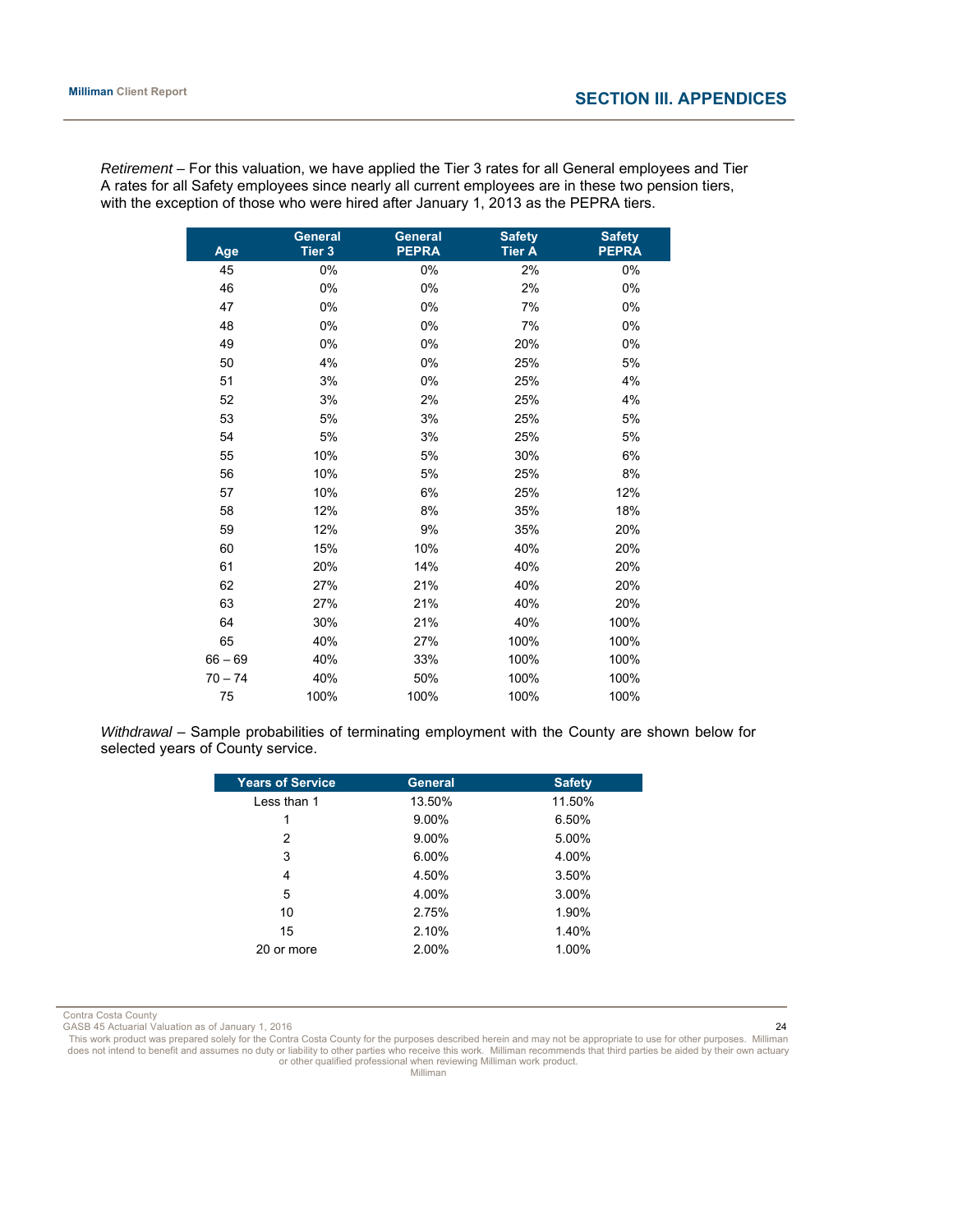#### *Coverage Election Assumptions*

*Retiree Coverage –* We have assumed 90% of new retirees hired before the exclusion date stated in Appendix A will elect medical and dental coverage at retirement. For employees hired after the exclusion date stated in Appendix A, we assumed 50% will elect to enroll in the health plans without any County subsidy.

*Spouse Coverage* – We have assumed 50% of new General retirees and 60% of new Safety retirees electing coverage will elect spouse medical and dental coverage at retirement.

*Spouse Age* – Female spouses are assumed to be three years younger than male spouses.

*Dependent Coverage –* We have assumed 30% of retirees with no spouse coverage will elect coverage for a dependent child until age 65 and 50% of retirees with spouse coverage will elect coverage for a dependent child until age 65.

*Health Plan Election* – We have assumed that new retirees will remain enrolled in the same plan they were enrolled in as actives. For actives who waived coverage, we have assumed that they will elect Kaiser plan coverage. For retirees enrolled in either the CalPERS Anthem or Blue Shield plans, we assumed they will transfer to the United Health Care Medicare Supplement plan upon reaching age 65, as the CalPERS health plan no longer offers Anthem or Blue Shield coverage for Medicare eligible retirees.

#### *Valuation of Retiree Premium Subsidy Due to Active Health Costs*

Currently, the County and California PERS (PEMHCA) health plans charge the same premiums for retirees who are not yet eligible for Medicare as for active employees. Therefore, the retiree premium rates are being subsidized by the inclusion of active lives in setting rates. (Premiums calculated only based on retiree health claims experience would have resulted in higher retiree premiums.) GASB 45 requires that the value of this subsidy be recognized as a liability in valuations of OPEB costs.

To account for the fact that per member health costs vary depending on age (higher health costs at older ages), we calculated equivalent per member per month (PMPM) costs that vary by age based on the age distribution of covered members, and based on relative cost factors by age. The relative cost factors were developed from the Milliman Health Cost Guidelines™. Based on the carrier premium rates and relative age cost factors assumptions, we developed age adjusted monthly PMPM health costs for 2016 to be used in valuing the implicit rate subsidy.

Effective January 1, 2017, the medical premium tier structure will change from two tiers (retiree only, retiree plus one or more dependents) to three tiers (retiree only, retiree plus one dependent, and retiree plus two or more dependents) for certain Non-Medicare Retirees. We assume no change in the value of the implicit premium rate subsidy for retirees not yet eligible for Medicare due to this change. Under the new tier structure, the active and non-Medicare retiree premium rates would remain pooled and blended meaning an implicit rate subsidy would continue under the proposed plan. However, the liability associated with the implicit rate subsidy could increase, decrease, or stay approximately the same depending on the relative premium costs by rate tier for the new three tier premium structure. Since new relative costs by tier for the proposed three tier structure are not yet known, we could not value the effect the proposed three tier structure would have on the implicit rate subsidy liability in this valuation until the actual rate premiums are known.

Contra Costa County

GASB 45 Actuarial Valuation as of January 1, 2016 25 Actual 2008 25 25 26 27 28 29 29 29 29 29 29 29 20 20 20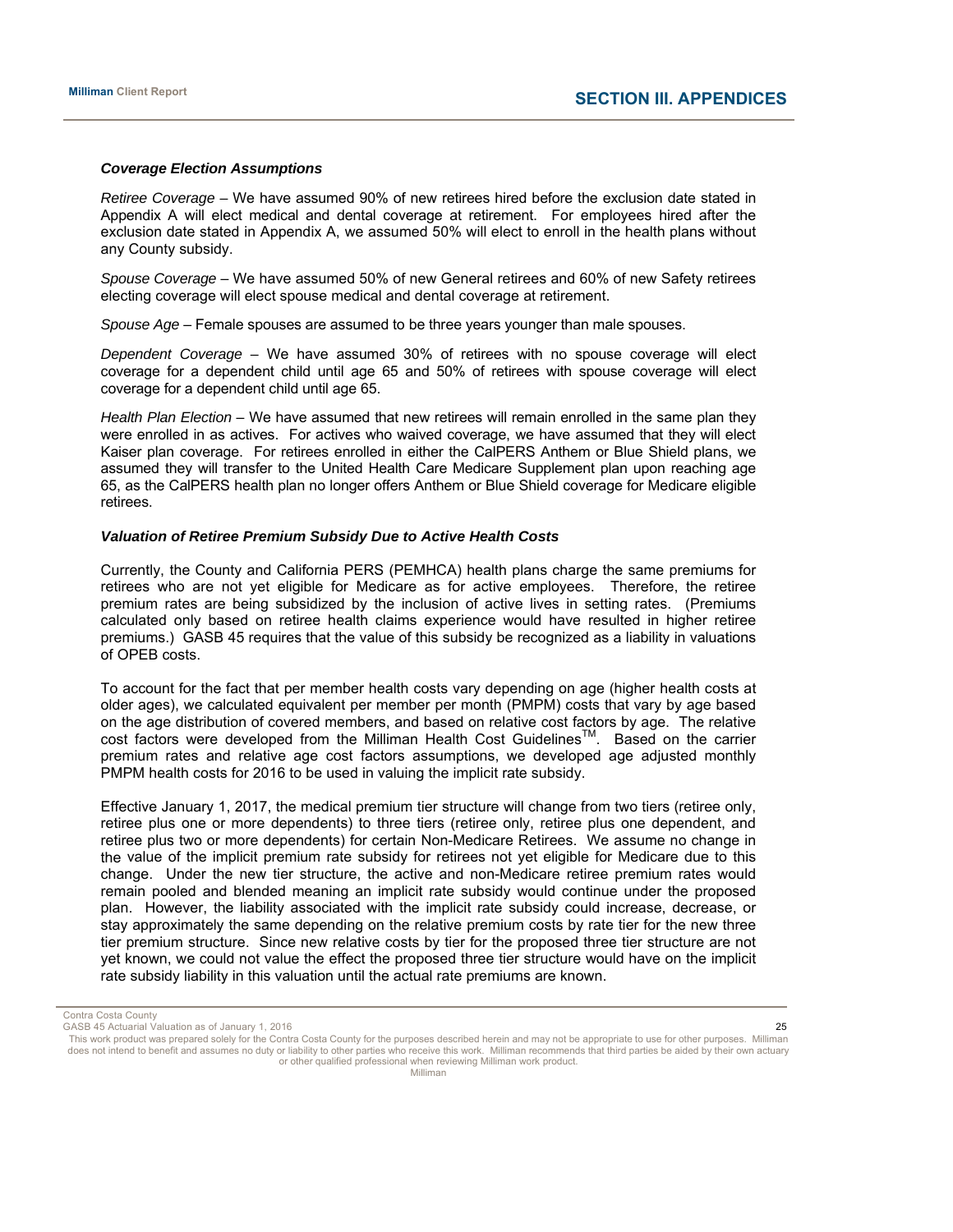The following tables show the age adjusted expected monthly claims cost for a male participant at age 64 for each health plan and relative age factors compared to a male age 64.

| <b>Plan</b>                     | <b>Monthly Age Adjusted Claims</b><br><b>Cost for Age 64 Male</b> | <b>Dependent Child Cost</b><br>Load |
|---------------------------------|-------------------------------------------------------------------|-------------------------------------|
| <b>CCHPA</b>                    | \$<br>1.311                                                       | \$<br>209                           |
| CCHP B                          | 1,596                                                             | 252                                 |
| Kaiser A                        | 1.441                                                             | 300                                 |
| Kaiser B                        | 1.401                                                             | 339                                 |
| Health Net HMO A                | 1,950                                                             | 412                                 |
| Health Net HMO B                | 1.702                                                             | 439                                 |
| Health Net PPO                  | 1,913                                                             | 555                                 |
| California PERS Plans (average) | 1,504                                                             | 0                                   |

#### **Relative Claims Cost Factor Compared to Male age 64**

| Age | <b>Male</b> | Female |
|-----|-------------|--------|
| 50  | 0.463       | 0.578  |
| 55  | 0.609       | 0.674  |
| 60  | 0.790       | 0.794  |
| 64  | 1.000       | 0.916  |

Since retirees eligible for Medicare (age 65 and beyond) are enrolled in Medicare supplemental plans, the premiums for retirees with Medicare are determined without regard to active employee claims experience and no such subsidy exists for this group for medical cost.

Contra Costa County

GASB 45 Actuarial Valuation as of January 1, 2016 26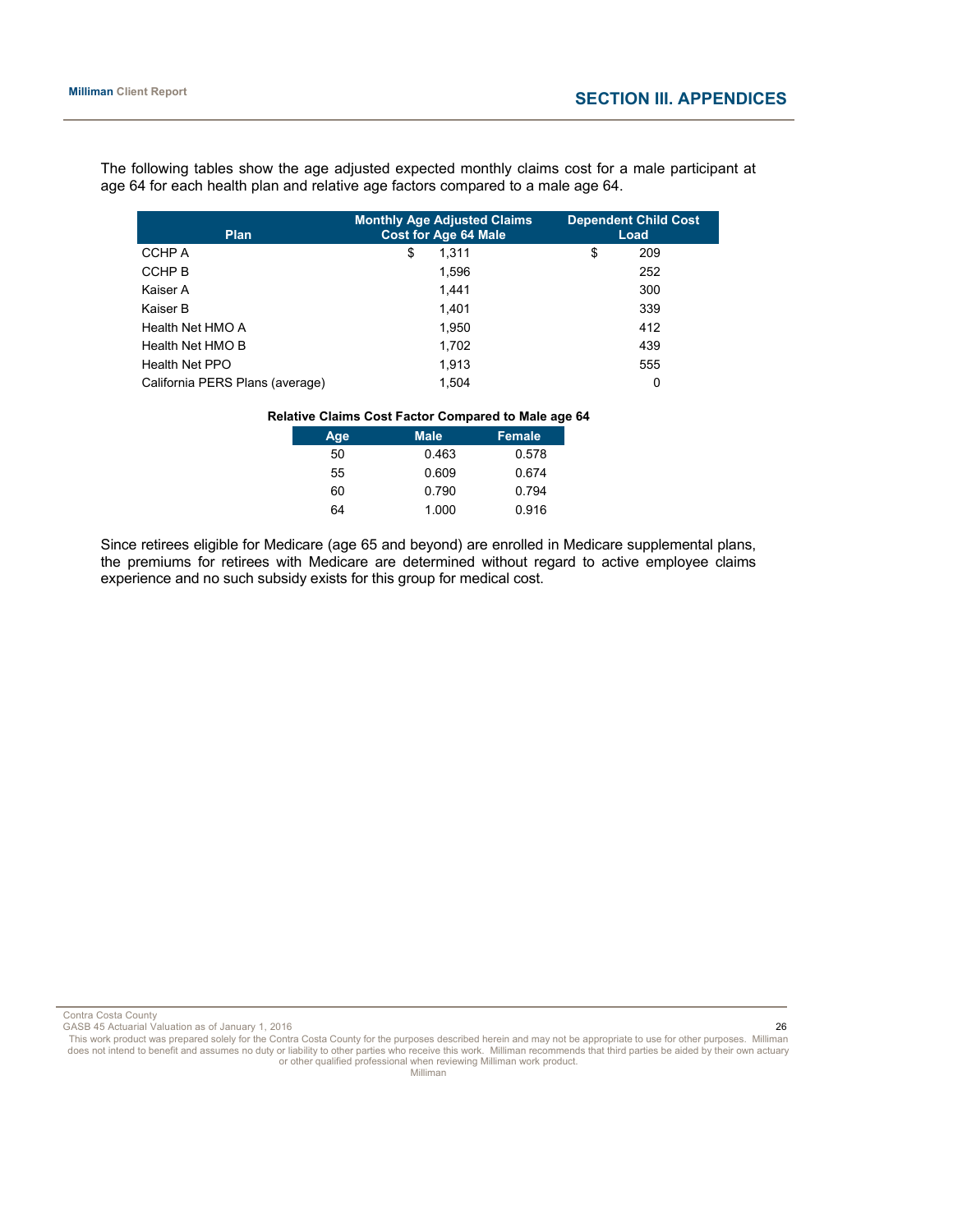#### *Medical Cost Inflation Assumption*

We assumed future increases to the health costs and premiums are based on the "Getzen" model published by the Society of Actuaries for purposes of evaluating long term medical trend. Under the Patient Protection and Affordable Care Act of 2010, a Federal excise tax will apply for high cost health plans beginning in 2020. A margin to reflect the impact of the excise tax in future years is reflected in the assumed trend. The following table shows the assumed rate increases in future years for Medical premiums.

|               |                     |               |                     |               | <b>PEMHCA</b> |               | <b>PEMHCA</b>  |
|---------------|---------------------|---------------|---------------------|---------------|---------------|---------------|----------------|
| Calendar      | <b>County Plans</b> | Calendar      | <b>County Plans</b> | Calendar      | <b>Plans</b>  | Calendar      | <b>Plans</b>   |
| Year          | <b>Pre 65</b>       | Year          | <b>Post 65</b>      | Year          | <b>Pre 65</b> | Year          | <b>Post 65</b> |
| 2016          | 4.50%               | 2016          | 5.25%               | 2016          | 4.50%         | 2016          | 5.00%          |
| 2017          | 8.00%               | 2017          | 8.25%               | 2017          | 8.00%         | 2017          | 8.25%          |
| 2018          | 5.50%               | $2018 - 2021$ | 5.50%               | $2018 - 2021$ | 5.50%         | $2018 - 2020$ | 5.50%          |
| $2019 - 2020$ | 5.25%               | $2022 - 2036$ | 5.75%               | $2022 - 2036$ | 6.25%         | $2021 - 2036$ | 5.75%          |
| $2021 - 2023$ | 5.50%               | $2037 - 2040$ | 5.50%               | $2037 - 2038$ | 6.00%         | $2037 - 2041$ | 5.50%          |
| $2024 - 2025$ | 5.75%               | $2041 - 2043$ | 6.00%               | $2039 - 2044$ | 5.75%         | $2042 - 2048$ | 5.25%          |
| 2026          | 6.25%               | $2044 - 2046$ | 5.75%               | $2045 - 2057$ | 5.50%         | $2049 - 2053$ | 5.75%          |
| 2027          | 6.50%               | 2047          | 6.00%               | $2058 - 2063$ | 5.25%         | $2054 - 2060$ | 5.50%          |
| 2028          | 6.25%               | 2048          | 6.25%               | $2064 - 2065$ | 5.00%         | $2061 - 2062$ | 5.75%          |
| 2029 - 2030   | 6.50%               | $2049 - 2053$ | 6.00%               | $2066 - 2069$ | 4.75%         | $2063 - 2064$ | 5.50%          |
| $2031 - 2036$ | 6.25%               | $2054 - 2060$ | 5.75%               | $2070 +$      | 4.50%         | $2065 - 2067$ | 5.25%          |
| $2037 - 2039$ | 6.00%               | $2061 - 2063$ | 5.50%               |               |               | $2068 - 2069$ | 5.00%          |
| $2040 - 2046$ | 5.75%               | $2064 - 2065$ | 5.25%               |               |               | $2070 - 2091$ | 4.75%          |
| $2047 - 2059$ | 5.50%               | $2066 - 2068$ | 5.00%               |               |               | $2092 +$      | 4.50%          |
| $2060 - 2063$ | 5.25%               | $2069 - 2075$ | 4.75%               |               |               |               |                |
| $2064 - 2066$ | 5.00%               | $2076 +$      | 4.50%               |               |               |               |                |
| $2067 - 2069$ | 4.75%               |               |                     |               |               |               |                |
| $2070 +$      | 4.50%               |               |                     |               |               |               |                |

**Dental Cost** We assumed Dental costs will increase 4.0% annually.

Contra Costa County

GASB 45 Actuarial Valuation as of January 1, 2016 27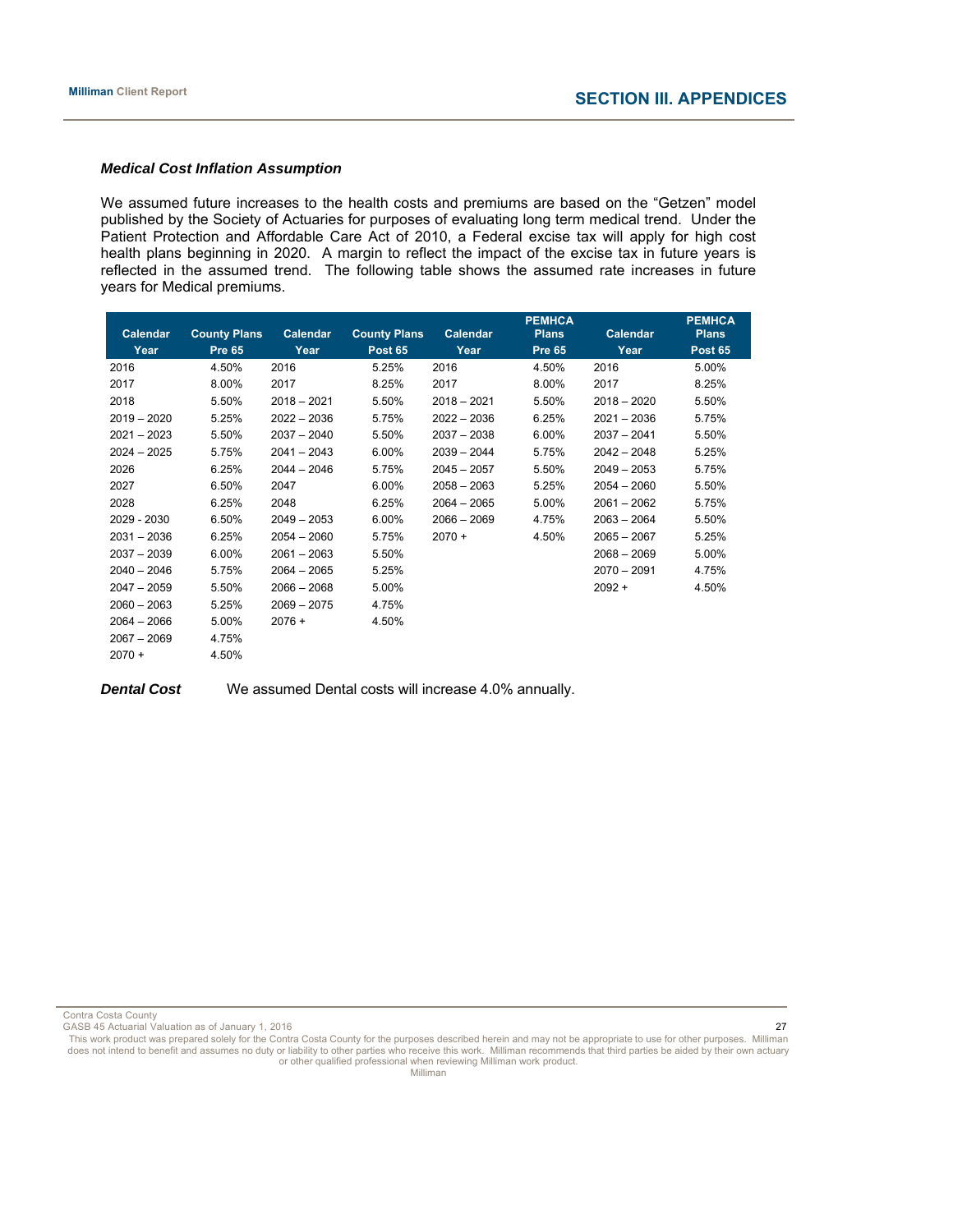#### **Appendix C. Changes in Actuarial Cost Method and Assumptions**

The following is a list of assumption and method changes from the prior actuarial valuation. The Board adopted the changes in April 2016.

#### *Actuarial Cost Method*

The actuarial cost method used for determining the benefit obligations was changed from the Projected Unit Credit cost method to the individual Entry Age Normal cost method. This is the actuarial cost method adopted by the GASB board in June 2015 for the upcoming GASB 74/75 standards in which the implementation date for the OPEB Fund under GASB 74 will be for the fiscal year ending June 30, 2017, and for the County under GASB 75 will be for the fiscal year ending June 30, 2018.

#### *Spouse Coverage Election Assumption*

The spouse coverage election assumption was changed from 50% for all new retirees electing coverage to 50% for all new General retirees electing coverage and 60% for all new Safety retirees electing coverage. The assumption is based on a review of the County experience from 2012 to 2015.

#### *Health Cost Inflation Assumption*

We developed the medical cost trend for the prior valuation based on the "Getzen" model published by the Society of Actuaries for purposes of evaluating long term medical trend. The medical trend includes the effect of the Patient Protection and Affordable Care Act of 2010, on future health costs. The Consolidated Appropriations Act of 2016 delayed the excise tax on high cost plans from 2018 to 2020, and eliminated the Health Insurer Fee for calendar year 2017 only. The Health Insurer Fee will be assessed again in calendar year 2018. The medical trend was updated to reflect these recent legislative changes.

#### *Retirement Rates for PEPRA Tier Employees*

The PEPRA Tier retirement rates developed by CCCERA was used for employees hired on or after January 1, 2013. The rates are shown in Appendix B.

Contra Costa County

GASB 45 Actuarial Valuation as of January 1, 2016 28 Actual 20 and 20 and 20 and 20 and 20 and 20 and 20 and 20